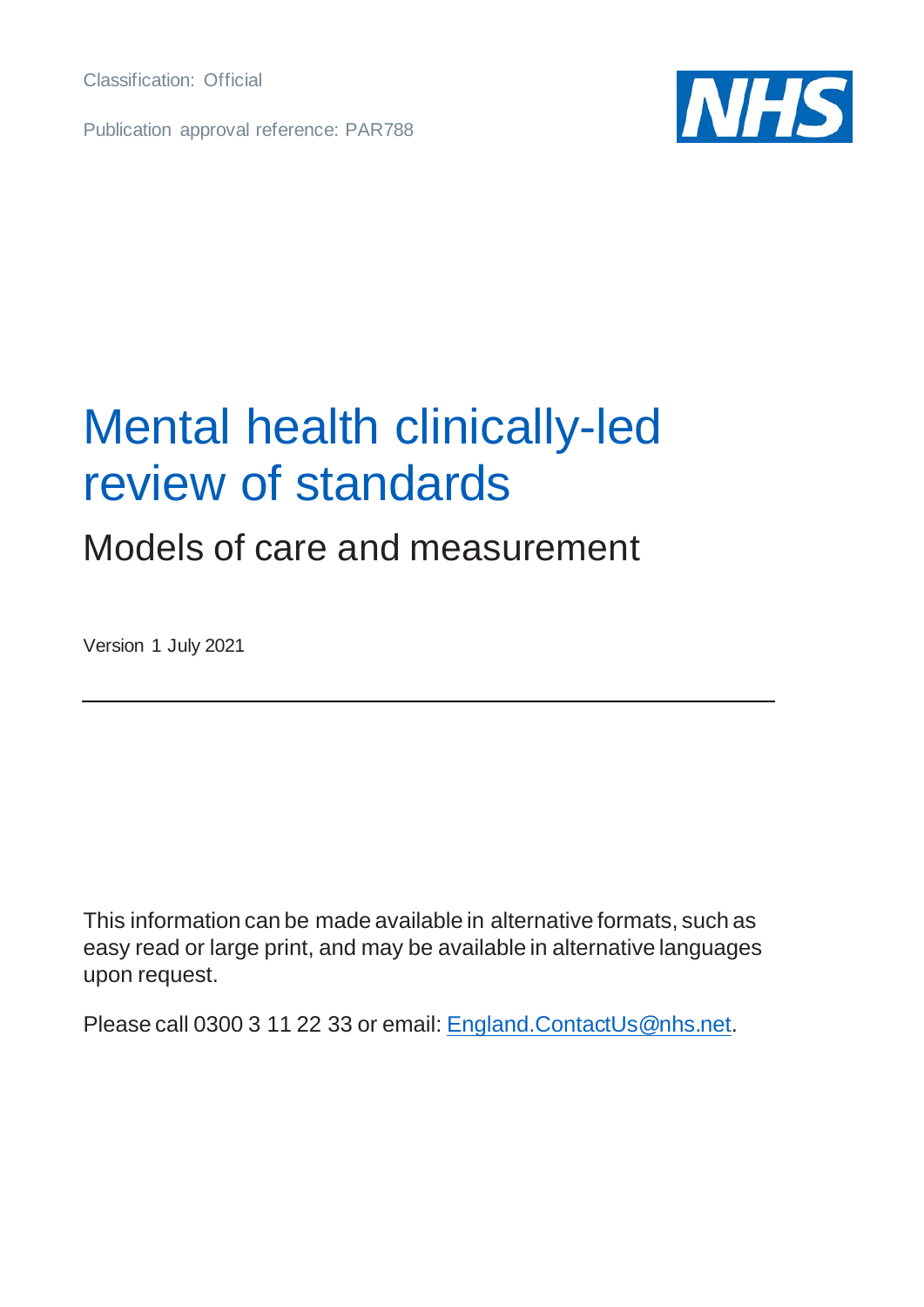## **Contents**

| 5. Non-urgent, community-based mental healthcare for children and young people |  |
|--------------------------------------------------------------------------------|--|
| 6. Non-urgent community mental health care for adults and older adults 23      |  |
|                                                                                |  |
|                                                                                |  |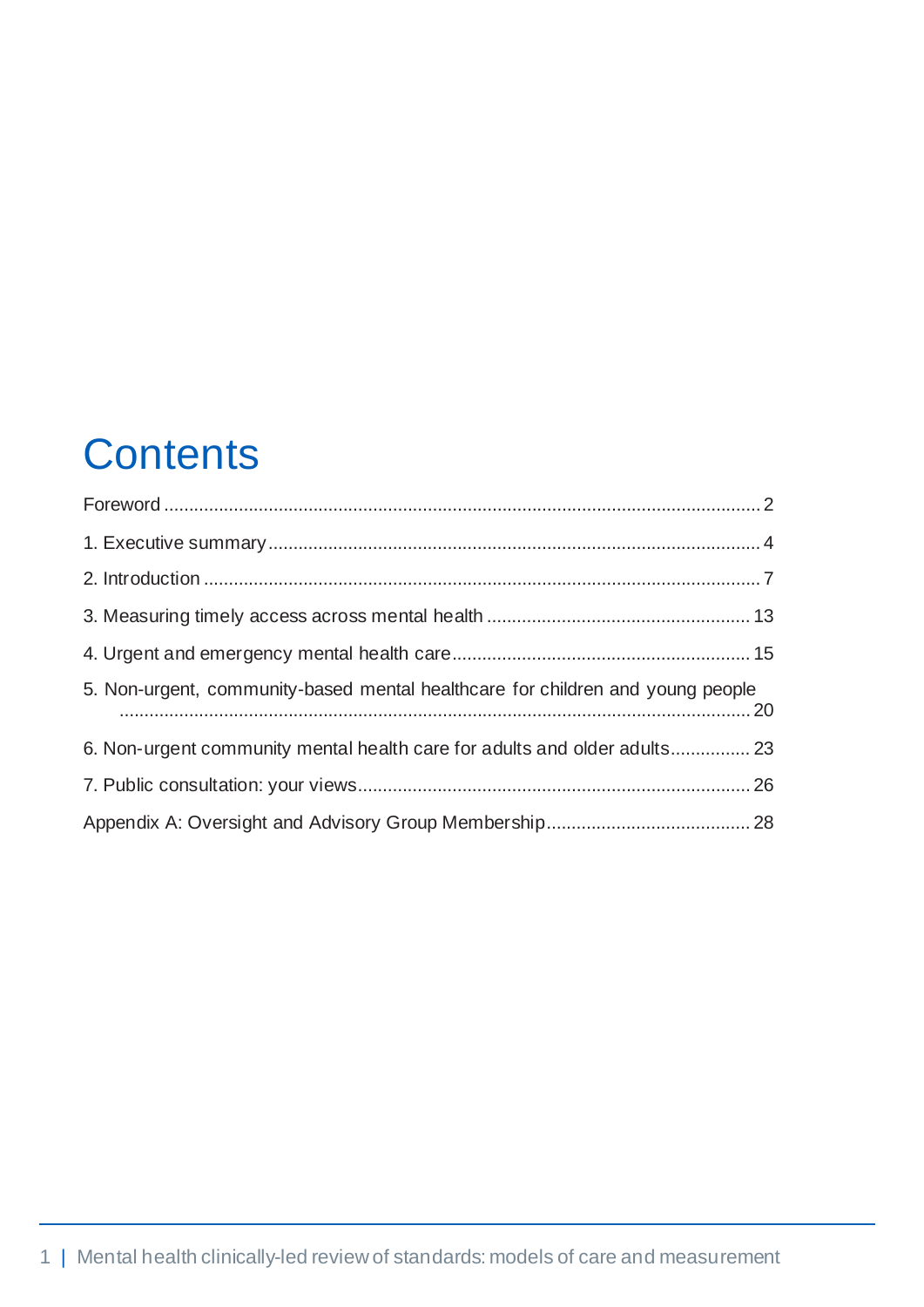# <span id="page-2-0"></span>Foreword

In June 2018 the Prime Minister asked for a review of NHS access standards. The review has focused on measuring what is meaningful to patients and clinically relevant. We have worked with service users, families and clinicians to understand how accessing services more quickly benefits the experience, and outcomes of care received. These proposed new mental health standards for accessing support in the community and in a crisis for people of all ages were then tested and refined further with local systems.

The NHS Long Term Plan for mental health offers a compelling transformation opportunity and as we embed new and expanded mental health services into our communities, there is a chance to set expectations that those services will meet local needs in a way that offers parity with other parts of the NHS. On the standards for people needing urgent mental health care, we have also built on the learning from the consultation on proposed new urgent and emergency care standards which received public support in May 2021.

Advancing equalities in access, experience and outcomes in mental health services is a fundamental priority for new integrated care systems (ICSs) as they develop. The actions underway to deliver the NHS Advancing Mental Health Equalities Strategy will support systems to better understand and address disparities in provision, and we must continue to fight stigma and discrimination where we see it so we can achieve truly equitable care. A suite of new mental health measures will offer local systems a powerful tool to understand and drive improvement for their local populations, including groups faring worse than others.

These standards provide people needing support from mental health services with a similar level of information, on how long they will wait to access treatment whether they are in a crisis or seeking routine support, as is provided for physical health services.

The NHS introduced the first waiting time standards for mental health in 2015 with the introduction of waiting time standards for early intervention in psychosis and Improving Access to Psychological Therapies (IAPT) services. These were welcomed by the sector and have ensured patients benefit from evidence-based care more rapidly. The new standards set out here could mark the next step in the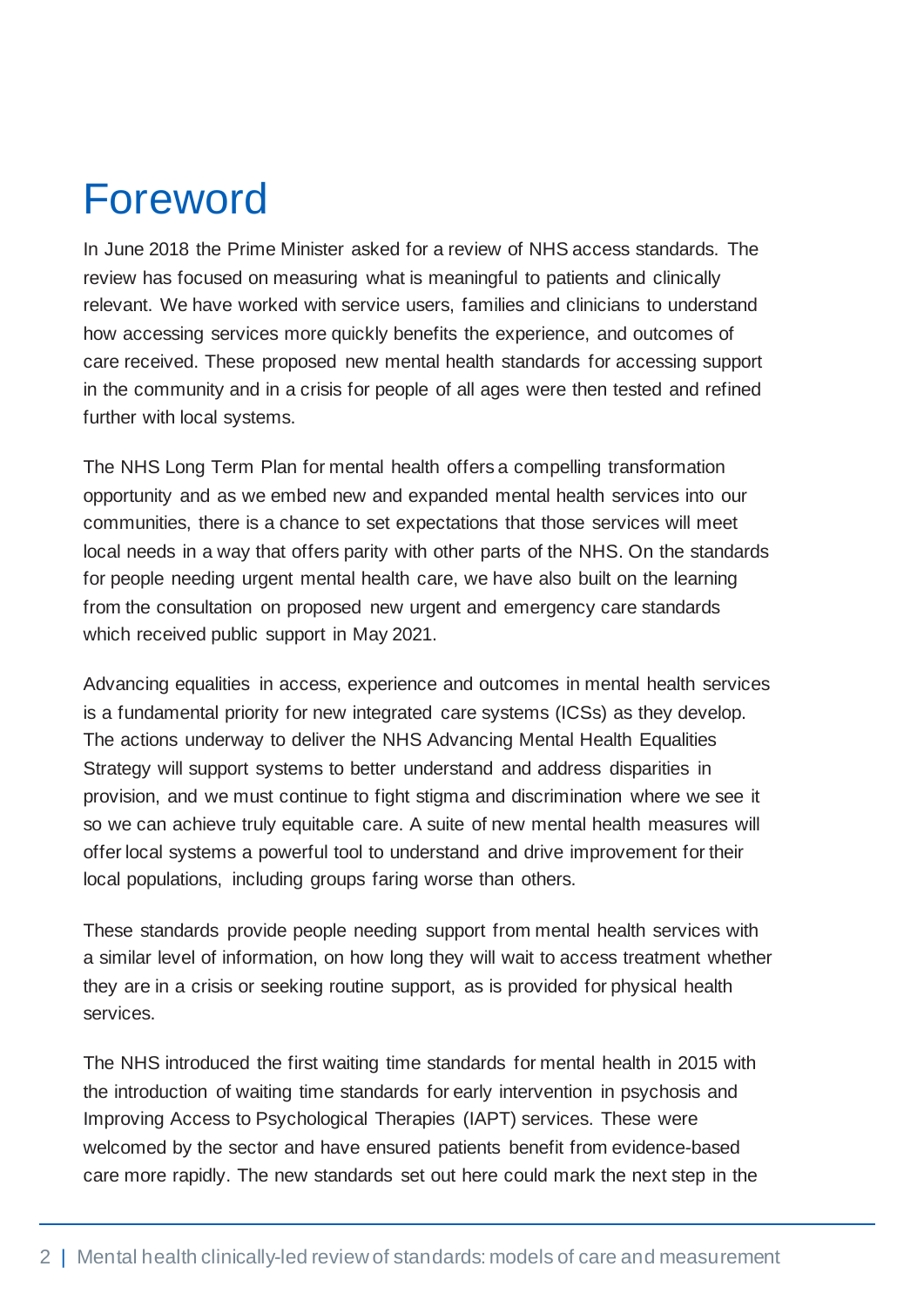journey to deliver transformed mental health services as we strive to deliver world leading mental health care for our population.

 $\sqrt{2}$ 

**Professor Stephen Powis** National Medical Director NHS England and NHS Improvement

Chkill.

**Claire Murdoch** National Mental Health Director NHS England and NHS Improvement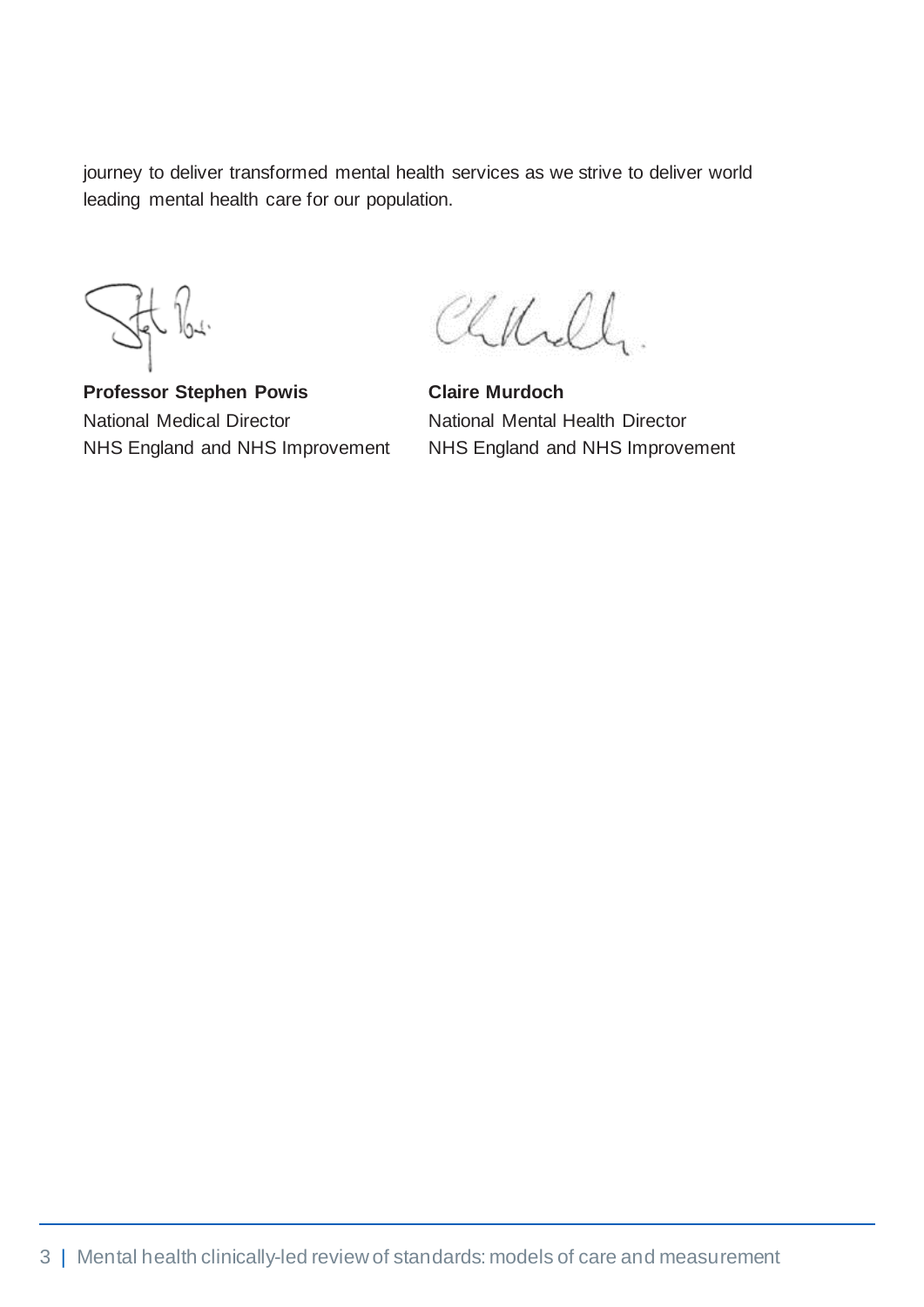# <span id="page-4-0"></span>1. Executive summary

This report sets out the final recommendations on the mental health standards from the Clinically-led Review of NHS Standards (CRS) and gives patients, clinicians and the public an opportunity to respond to these findings in a consultation (see Chapter 7 for details of how to respond). It also sets out how the proposed measures align with the strategy for expanding and transforming mental health services, drawing on the learning from experience through COVID-19 and building on our NHS Long Term Plan ambitions and commitments.

The CRS recommendations are set out in the context of continued expansion and development of mental health services. Our ambition is to improve the offer for patients, enable operational management of access and waiting times and provide robust measures for system oversight and accountability.

The Interim Report<sup>[1](#page-4-1)</sup> of the CRS (March 2019) proposed testing of additional metrics across urgent and emergency care and community NHS-funded mental health services. The metrics are now defined as:

- **For a 'very urgent' presentation** to a **community-based mental health crisis service,** a patient should be **seen within 4 hours** from referral, across all ages.
- **For an 'urgent' presentation** to a **community-based mental health crisis service,** a patient should be **seen within 24 hours** from referral, across all ages.
- For a referral from an emergency department, patients should have a face-to-face assessment by mental health liaison, or children and young people equivalent service **commence within 1 hour**.[2](#page-4-2)
- **Children, young people and their families/carers presenting to community-based mental health services, should start to receive help within four weeks from request for service (referral)**. This may involve

<span id="page-4-1"></span>[NHS Interim Report of the Clinically-led Review of NHS Access](https://www.england.nhs.uk/wp-content/uploads/2019/03/CRS-Interim-Report.pdf)

<span id="page-4-2"></span><sup>2</sup> All emergency department standards as set out in the *Transformation of urgent and emergency care: models of care and measurement* consultation paper (December 2020) will be applicable to patients presenting with mental health needs. Supported by equivalent for referral from acute hospital wards, where a patient should have a face-to-face assessment by mental health liaison, or children and young people equivalent service commence within 24 hours (not a standard).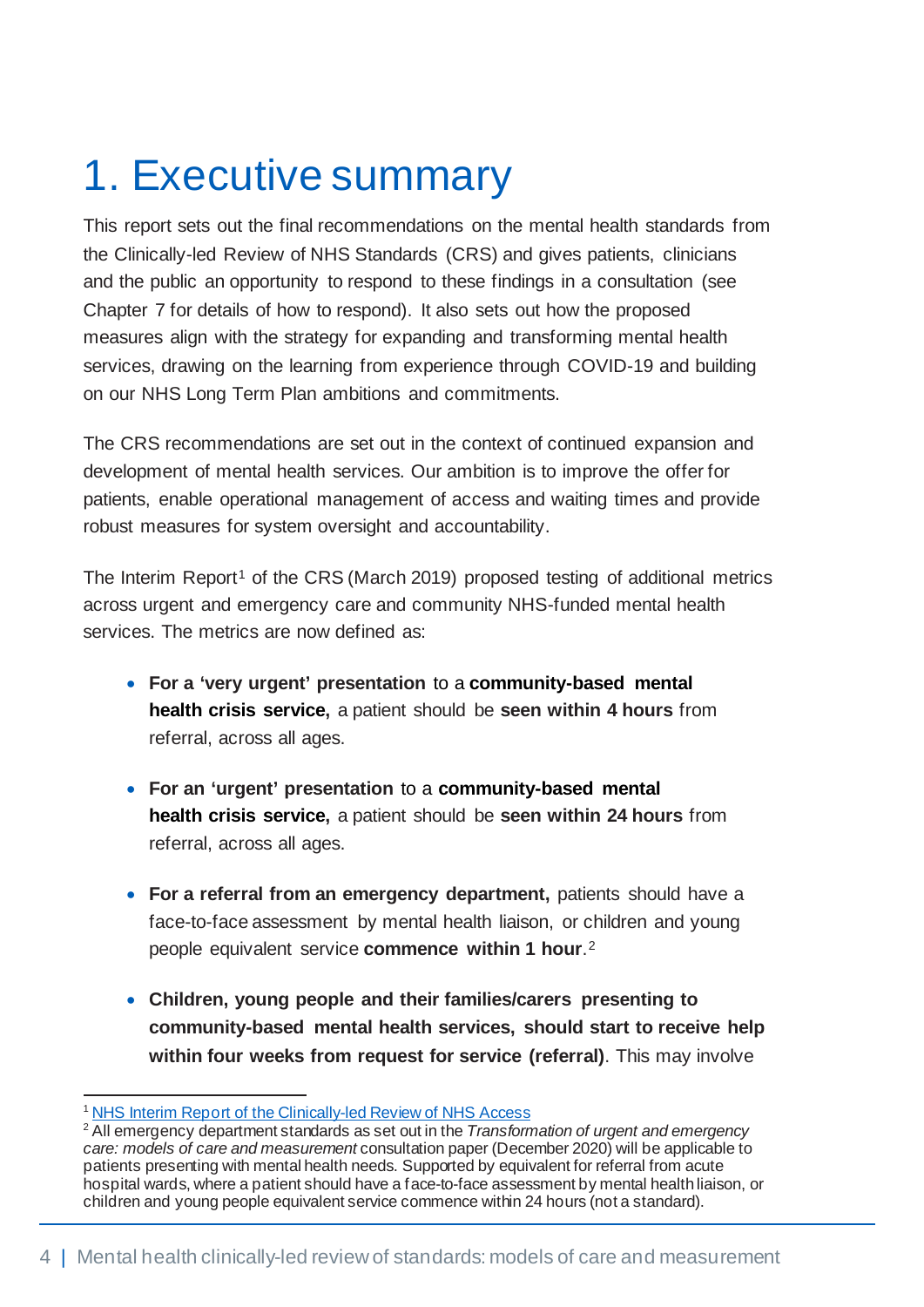immediate advice, support or a brief intervention, help to access another more appropriate service, the start of a longer-term intervention or agreement about a patient care plan, or the start of a specialist assessment that may take longer.

• **Adults and older adults presenting to community-based mental health services should start to receive help within four weeks from request for service (referral)**. This may involve the start of a therapeutic or social intervention, or agreement about a patient care plan.

These are in addition to existing standards in mental health covering access:

- 75% of people referred to the **IAPT programme** should begin treatment within six weeks of referral; and 95% of people referred to the IAPT programme should begin treatment within 18 weeks of referral.
- More than 60% of people **experiencing a first episode of psychosis** will start treatment within a NICE-recommended package of care with a specialist early intervention in psychosis service within two weeks of referral.
- 95% of **children and young people referred for assessment or treatment for an eating disorder** should receive NICE-approved treatment with a designated healthcare professional within one week for urgent cases and four weeks for every other case.

These CRS recommendations aim to support transformation of mental health services by addressing the importance of timely access to meaningful care in the community and in urgent and emergency settings. The review proposes that these standards will ensure people who need care know when they can expect to receive it and support more rapid access to evidence based care. These standards have been through extensive field testing with mental health trusts, in collaboration with acute NHS Trusts for emergency measures and through consultation with clinical and patient representative stakeholders.

Not only has testing shown that the proposed standards are able to be measured, it has also enabled some systems to understand more clearly and to improve pathway and flow issues for mental health services. These proposed standards for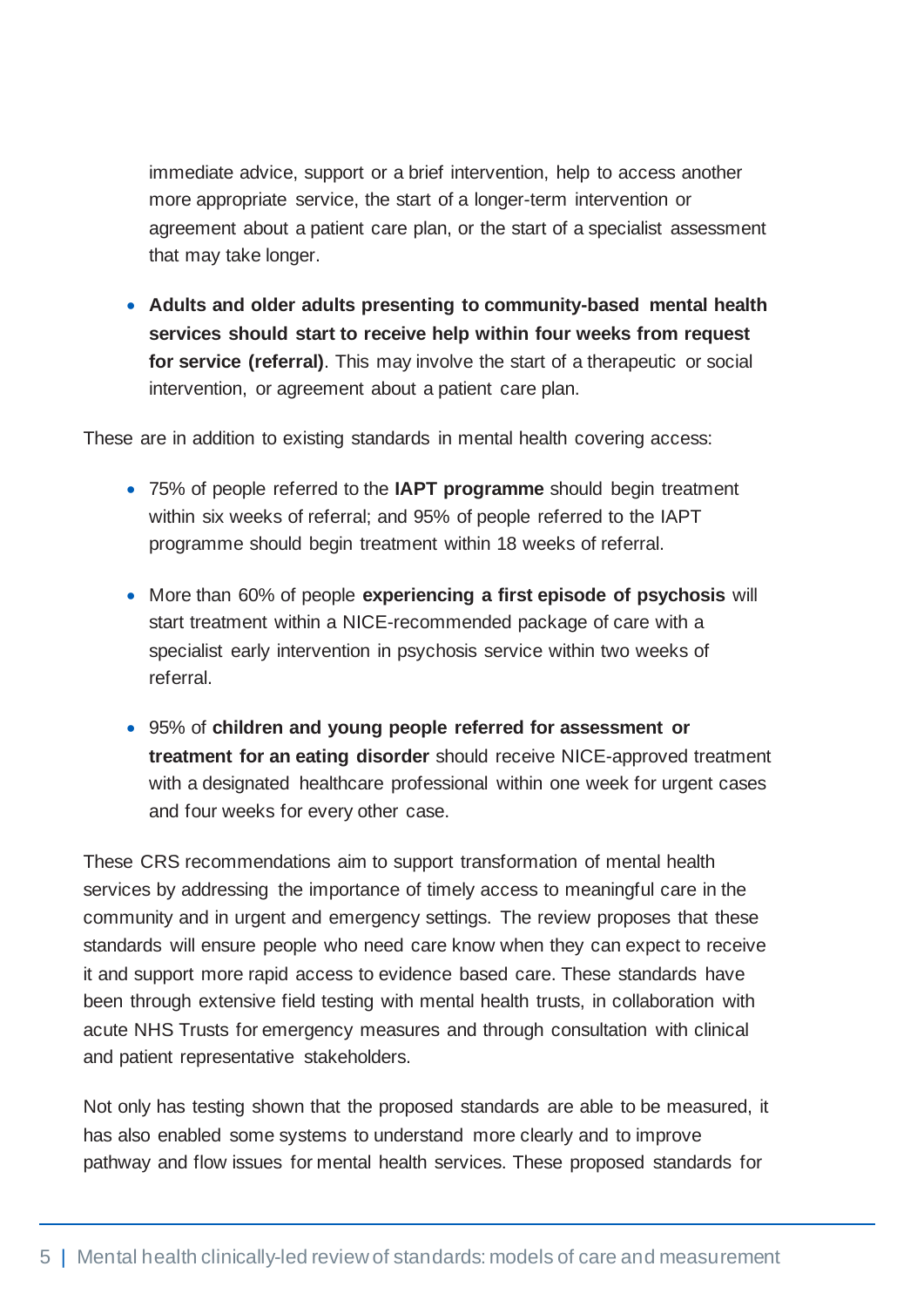mental health care fully align with the urgent and emergency care standards which received support through public consultation in May 2021.

We want to get these measures right, and it is crucial that we seek input from a wide array of clinical stakeholders and patients before implementation. This consultation seeks views on the metrics recommended by the CRS, including whether they capture the important elements of accessing mental health care, and if they will complement the existing access standards. Feedback from the consultation will help to inform the development of the standards, the thresholds appropriate for monitoring performance in the future as well as informing support that health systems may need. See Chapter 7 for more details of the consultation process.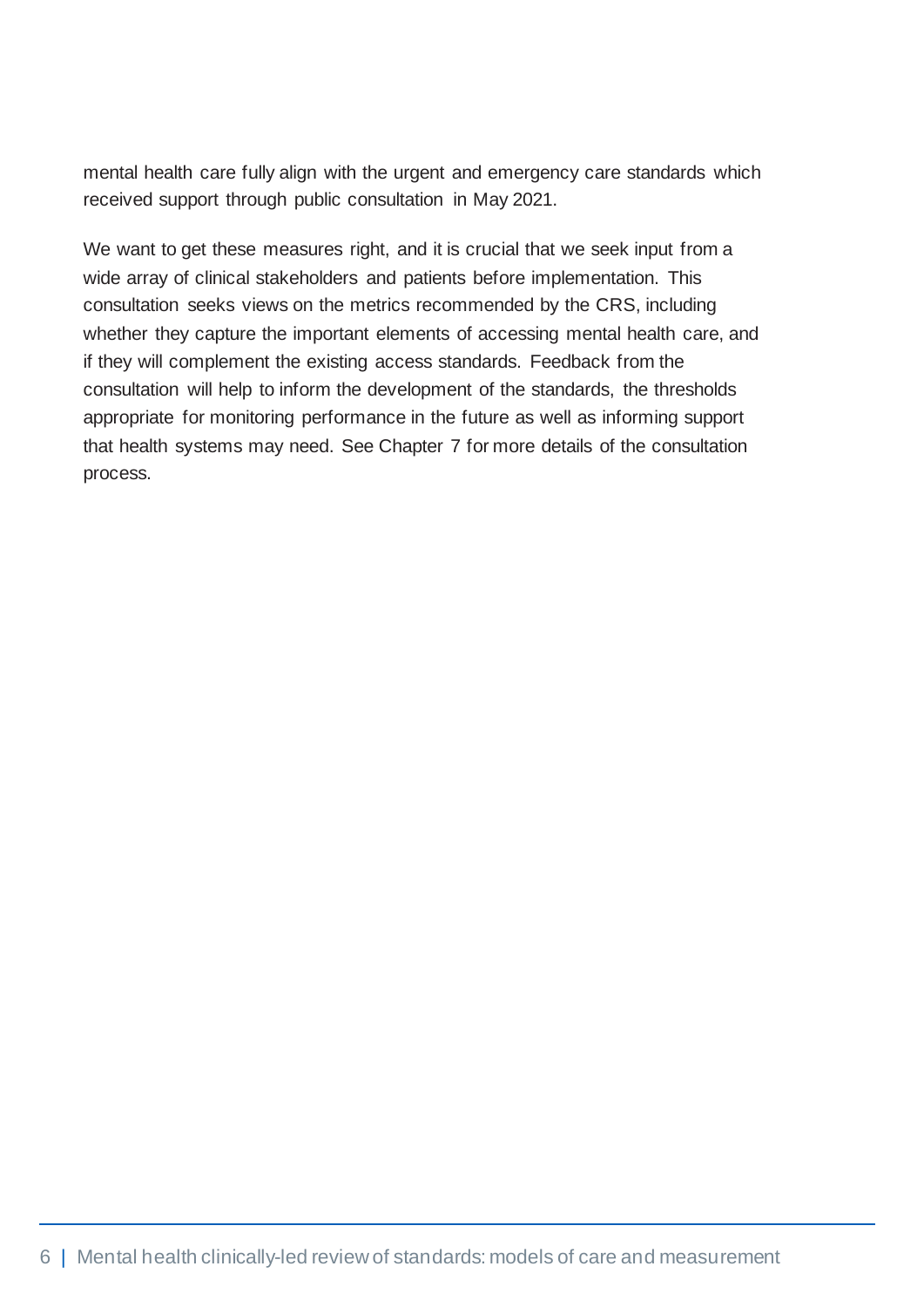# <span id="page-7-0"></span>2. Introduction

The NHS Long Term Plan outlines a programme of service expansion and improvement for mental health, building on foundations set out in the Five Year Forward View for Mental Health, and striving to deliver parity of esteem between mental and physical illness.

While there remains a long way to go, the NHS has already begun to turn the tide in mental health for a range of conditions and at every stage of life. Thousands of women benefited from specialist perinatal mental health care last year and improvements to our children and young people's services mean more children and young people are accessing treatment than ever before, including timely, evidencebased care for eating disorders. A world-leading programme of talking therapies for adults with common mental illnesses that sees more than 1 million patients per year, with more than half of those finishing treatment recovering, and there are 24/7 liaison services in 80% of general hospitals, up from only 39% in 2016.

However, as we continue to expand these services and accelerate the integration of physical and mental healthcare, the NHS has an opportunity to introduce a set of standards that not only support high quality patient care but address the need to join up targets across settings and conditions. People who have experienced a mental health crisis know the importance of being able to depend on a fast response; while families and carers whose children require specialist care rightly want to know that support will not just be timely and appropriate, but close to home and joined up with every part of their lives, including their school or college.

Health systems need standards that align to their transformation objectives. The ambition remains to improve the offer for patients, delivering improved access and outcomes with a better experience of care, whether that is at Accident and Emergency (A&E) receiving a response from a 24/7 mental health liaison team (or children and young people equivalent services), accessing 24/7 community-based mental health crisis response, or non-urgent community-based mental health care.

In June 2018, the NHS National Medical Director, Professor Stephen Powis, was asked by the Prime Minister to review the NHS access standards to ensure they measure what matters most to patients and clinically; and to recommend any required updates and improvements, so as to ensure that NHS standards: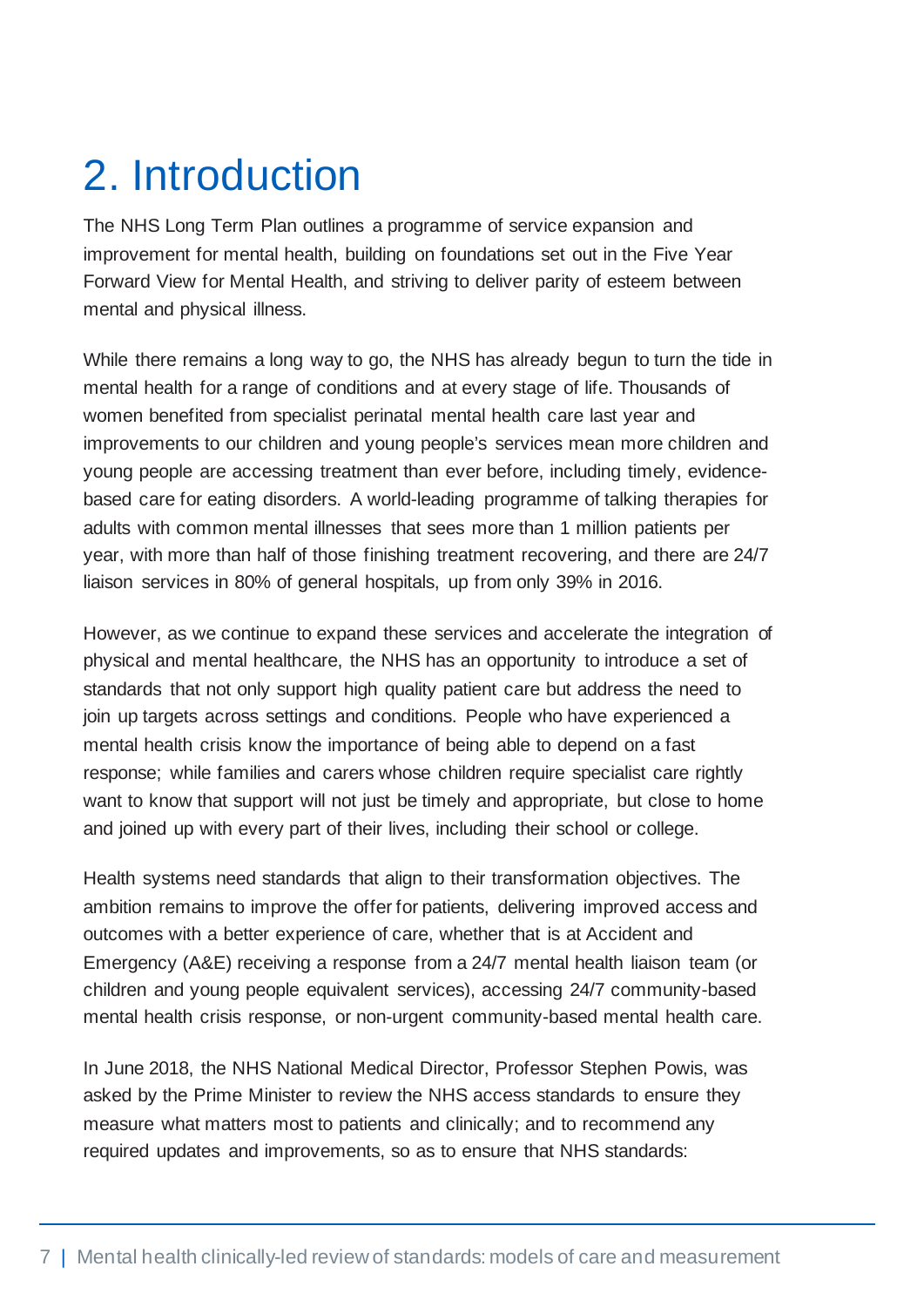- promote safety and outcomes
- drive improvements in patients experience
- are clinically meaningful, accurate and practically achievable
- ensure the sickest and most urgent patients are given priority
- ensure patients get the right service in the right place
- are simple and easy to understand for patients and the public
- not worsen inequalities.

The review is being undertaken in three phases:

- i. consider what is already known about how current targets operate and influence behaviour
- ii. map the current standards against the NHS Long Term Plan to examine how performance measures can help transform the health service and deliver better care and treatment
- iii. test and evaluate proposals to ensure that they deliver the expected change in behaviour and experience for patients prior to making final recommendations for wider implementation.

To support this, a clinical oversight group was established along with individual advisory groups for each workstream to help guide the programme. These groups are made up of patient, clinical and healthcare provider representatives and national charities. This engagement, and the expertise that people have contributed throughout, has been an important part of developing the recommendations and proposals set out in this consultation.

The current access standards in mental health are detailed in the Handbook to the NHS Constitution[3](#page-8-0) and in the published Five Year Forward View Implementation Plan[4](#page-8-1) and are:

• 75% of people referred to the IAPT programme should begin treatment within six weeks of referral and 95% of people referred to the IAPT programme should begin treatment within 18 weeks of referral.

<span id="page-8-1"></span><span id="page-8-0"></span><sup>&</sup>lt;sup>3</sup> [Handbook to the NHS Constitution for England](https://www.gov.uk/government/publications/supplements-to-the-nhs-constitution-for-england/the-handbook-to-the-nhs-constitution-for-england) – GOV.UK (www.gov.uk)<br><sup>4</sup> [Implementing The Five Year Forward View for Mental Health](https://www.england.nhs.uk/wp-content/uploads/2016/07/fyfv-mh.pdf) (england.nhs.uk)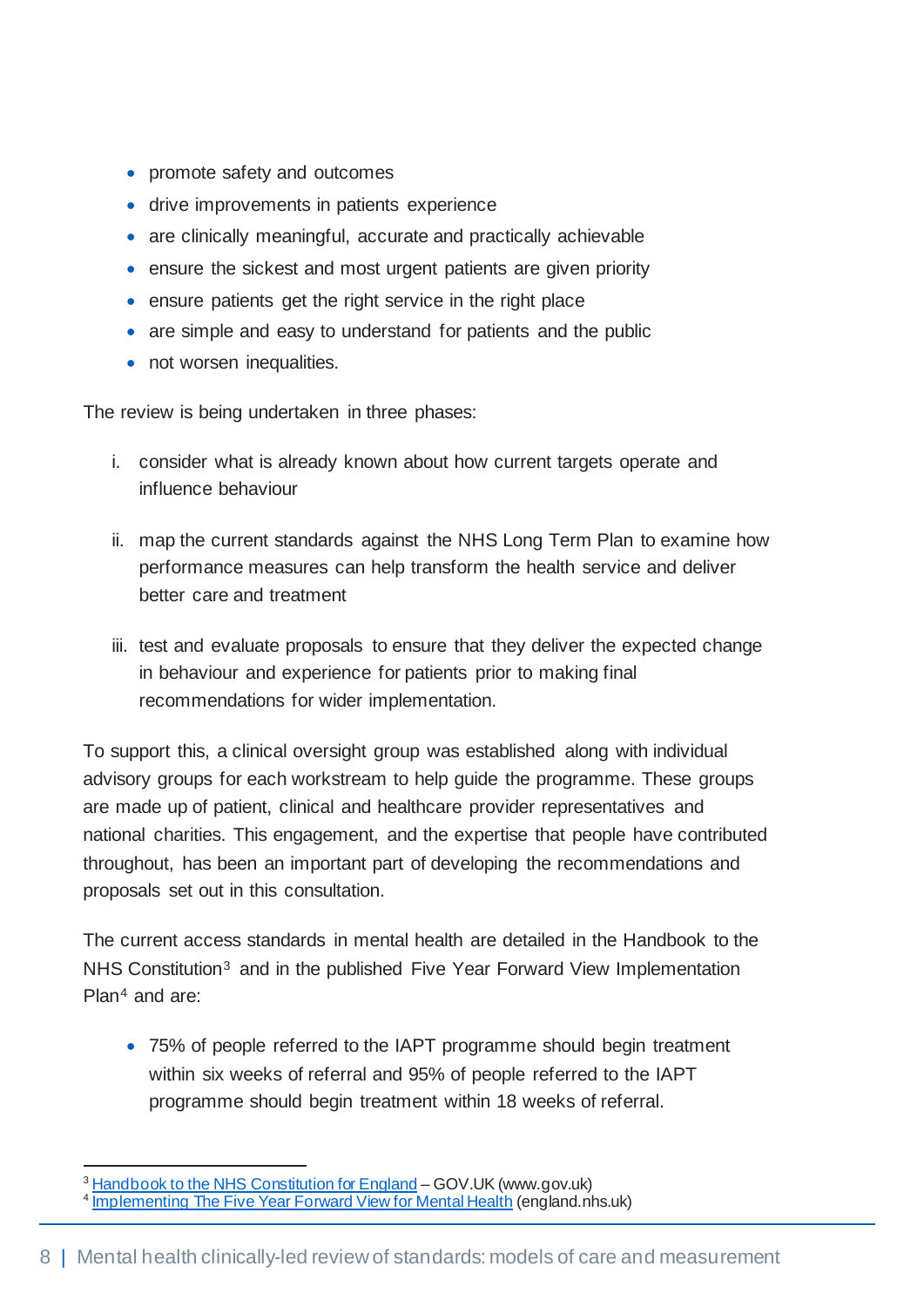- More than 60% of people experiencing a first episode of psychosis will start treatment within a NICE-recommended package of care with a specialist early intervention in psychosis service within two weeks of referral.
- 95% of children and young people referred for assessment or treatment for an eating disorder should receive NICE-approved treatment with a designated healthcare professional within one week for urgent cases and four weeks for every other case.

The pandemic has impacted on the NHS's ability to deliver against these standards, notably for children and young people's eating disorders, where there has been a significant increase in cases coming forward for treatment during the pandemic. While services were on track to meet the target and significantly increased the numbers of children and young people treated in 2020/21, the pandemic has meant services have needed more support to keep pace with the additional pressures. Additional funding has been made available in 2021/22 to support recovery.

The opportunity to review access standards in mental health has allowed the CRS to identify additional standards to cover a wider range of pathways and needs, and that are relevant to transformed models of care set out in the NHS Long Term Plan. The proposed new standards seek to drive the next step change in improvements in patient care and experience while support services focussing on recovering from the impact of the COVID-19 pandemic.

All proposed standards and recommendations have been field-tested with pilot and early implementer sites since May 2019. The learning from this field testing is embedded in the measures and detailed in Chapters 4-6. The report also sets out an approach to measuring what is clinically relevant; the indicators that are critical to understanding, and driving improvements in access and waiting times, and therefore outcomes for users of services.

This report covers:

- Context, responding to COVID-19, and design principles.
- Summary of recommendations for measuring timely access for mental health.
- Urgent or emergency mental healthcare.
- Non-urgent, community mental health care for children and young people.
- Non-urgent, community mental health care for adults and older adults.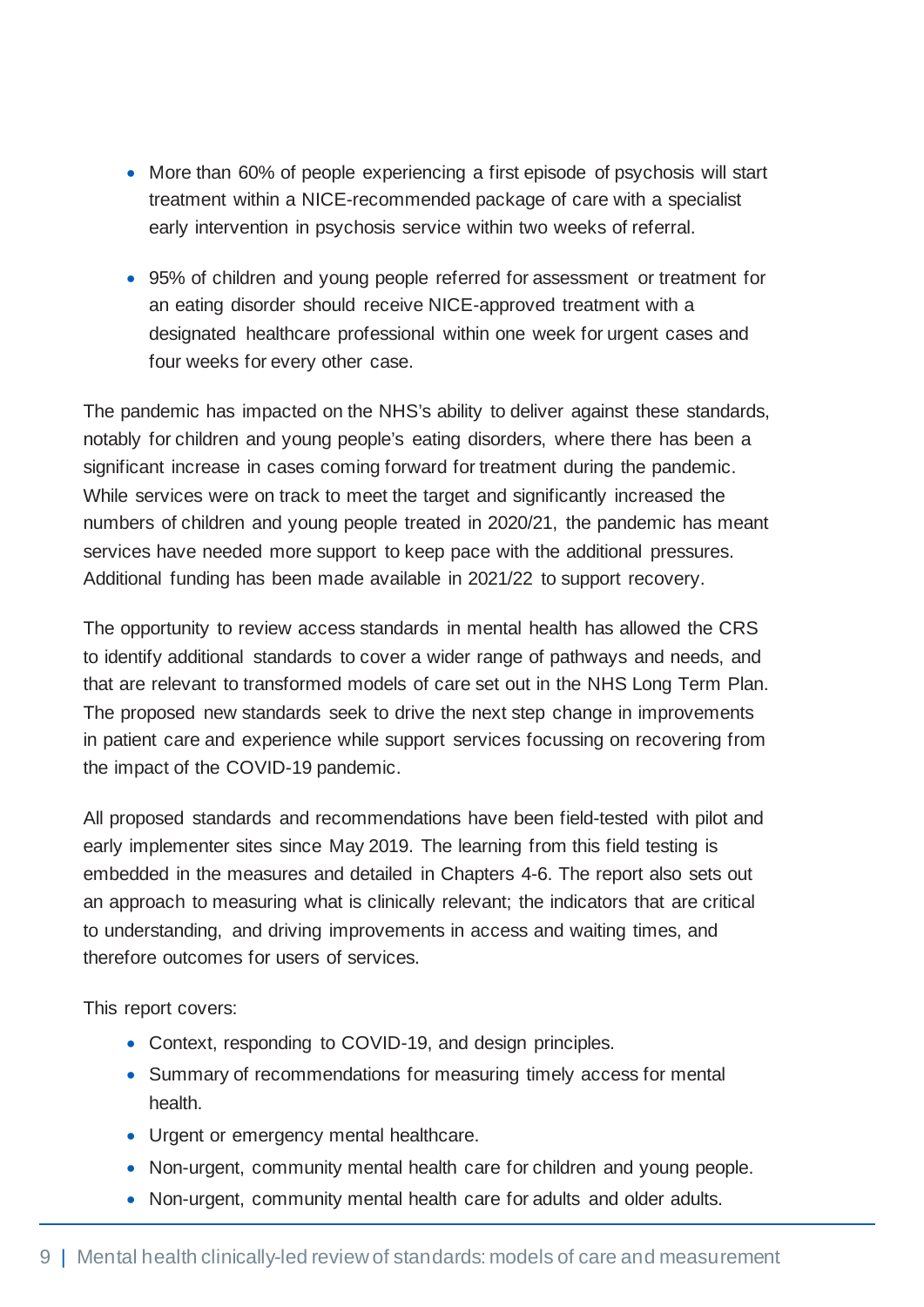• Your views for public consultation.

#### **Context**

While the NHS has made significant progress over the past five years in tackling long standing gaps in access to mental health treatment, we have further to go. Over the next few years to 2023/24, the NHS Long Term Plan will deliver high quality, evidence-based mental health services to an additional 2 million people each year, adapting and reprioritising deliverables as needed to address the additional demands and pressures arising as a result of COVID-19.

The mental health commitments in the NHS Long Term Plan are backed by ringfenced investment of at least £2.3 billion a year in real terms by 2023/24, which means investment in mental health is growing faster than the NHS budget overall. Our commitment to deliver mental health NHS Long Term Plan ambitions by 2023/24 remains strong.

The NHS Long Term Plan has a strong focus on expanding access to high quality community-based services for all ages, to help people stay well and avoid needs escalating to the point where a crisis or inpatient service is required. Current pressures, demonstrated by ongoing numbers of out of area placements, and long waits for people with mental health needs in A&E underline the importance of this investment in community provision to deliver a fundamental rebalancing of mental health services and provide earlier and more timely intervention. Long waits for mental health services are not only a poor experience for patients but also are associated with higher rates of presentation in an emergency, and poor outcomes; waiting time standards across urgent and community pathways will help to address this.

The COVID-19 pandemic has had a profound effect upon the delivery of NHS services and the ways in which people access healthcare services. We have seen rapid changes and developments to operational delivery within the NHS, to ensure patients who are COVID-19 positive receive the treatment they need and at the same time protect those who are most at risk. In the wake of COVID-19 it is important that the public has clear expectations on what care they should receive, and important that people can receive care in the right place, and at the right time.

Mental health services have undergone rapid transition in consultation medium, moving to phone, telehealth and video consultation, in response to lockdown and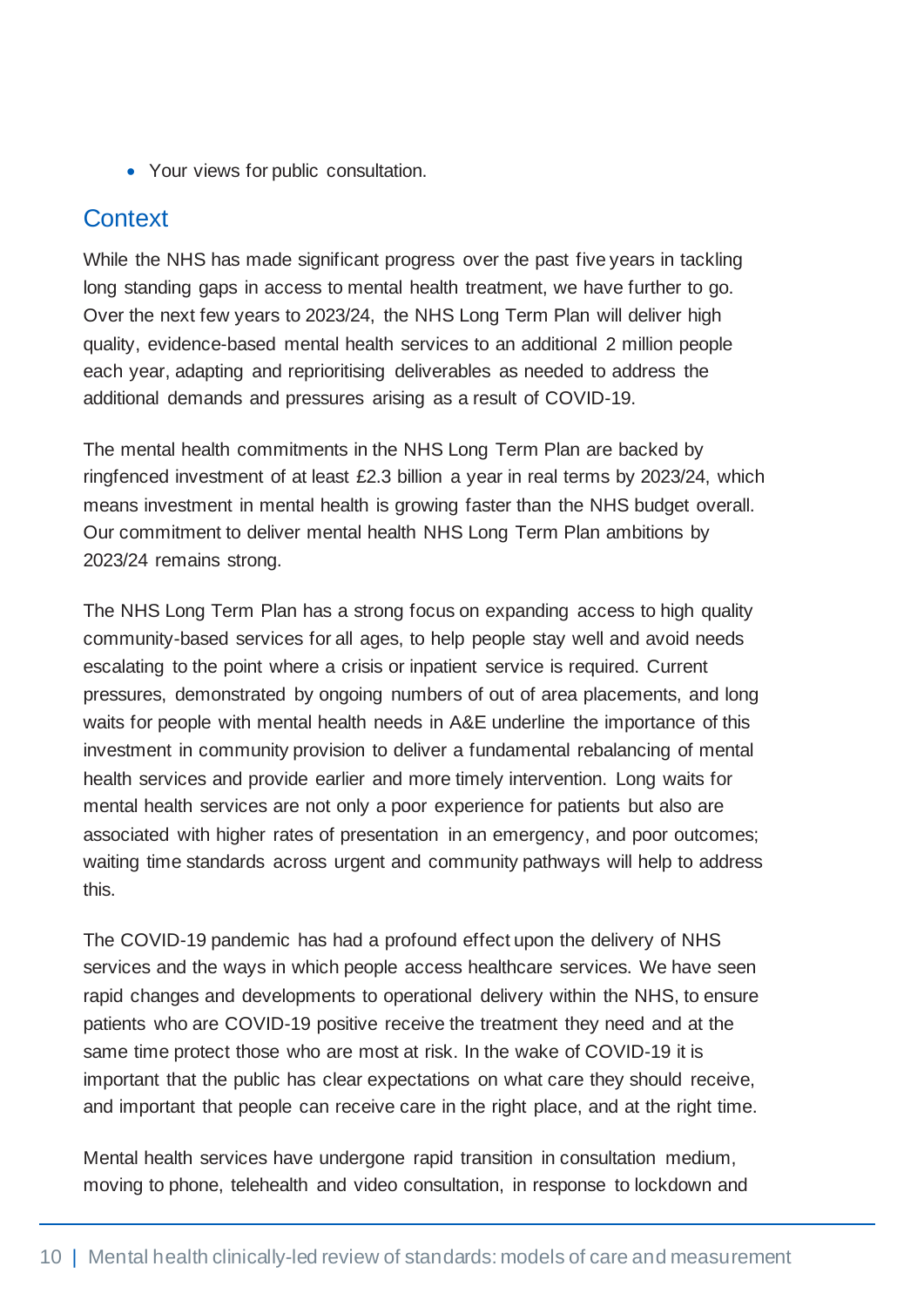social distancing measures. While services have remained open and accessible to the public throughout the pandemic response, the drop in access and referrals is reflective of the public sentiment, patient caution and focus on vaccination priorities. Increased and delayed demand, driven by the broader pandemic experience including economic and social factors, coupled with an increase in severity of patients presenting in mental health services mean services are under pressure and more in demand than ever before.

It is therefore critical to now focus on timely access for existing and new patients, across all ages, and support services to meet and manage any additional demand in the shorter term, and be positioned to continue driving expansion and transformation throughout the recovery period and remainder of the NHS Long Term Plan.

#### Principles of mental health standards design

The CRS has considered not only the current models of care but also the transformation underway in all areas of mental health involved in the programme. To ensure that any resulting new standards meet these needs, the test sites carried out within mental health settings had an intentional focus on understanding what clinicians and patients want out of their standards.

Consistent messages from test sites, across both adult and children and young people's mental health was that these standards should be:

- **Patient-centred and meaningful** in shaping standards around events which are important to patients and based on patient experience. There was consensus in all settings in scope of these new standards, that patients considered the time they 'started' waiting for treatment as the first time they requested a mental health service and that the end point is when the service starts to deliver what they need.
- **Transformational and drive improvement** in setting ambitious standards, this may mean we need to allow time for services to refocus their efforts to meeting these expectations and accept that it may take time to embed reliable reporting of achievement.
- **Appropriate for the majority of people**, recognising the diversity of conditions and models of care across urgent and emergency, and across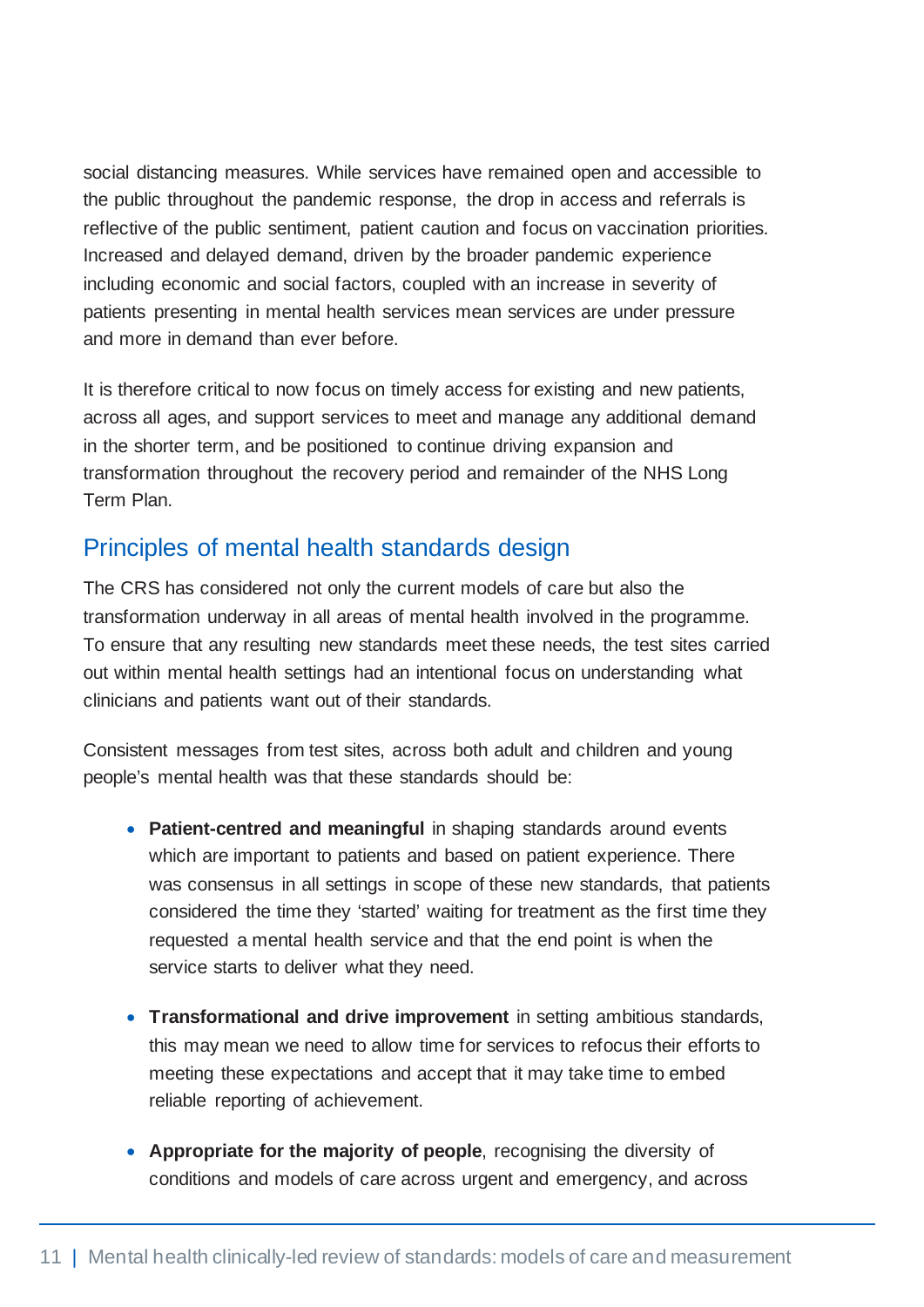community based mental health care, for all ages. Standards need to be sufficiently simple to capture the requirements of people with a range of needs.

- **Focused on clinical change, not data collection**, ensuring that we are making best use of the data we are already collecting and considering carefully the additional burden on health care staff of introducing new reporting requirements.
- **Straightforward and easy to understand** so that the purpose of the standard is clear within its definition.
- **Viewed within the context of other measures of quality and outcomes** to ensure that we are widening, and not restricting, the lens through which we are assessing the quality of mental health services and how they are delivering what our service users want and need. Standards should be used to inform and encourage improvement, rather than making absolute judgements about whether services are thriving or failing.
- **Supported by NHS staff** not just those working in mental health services, but also in integrated care teams, acute settings and provider and system leadership.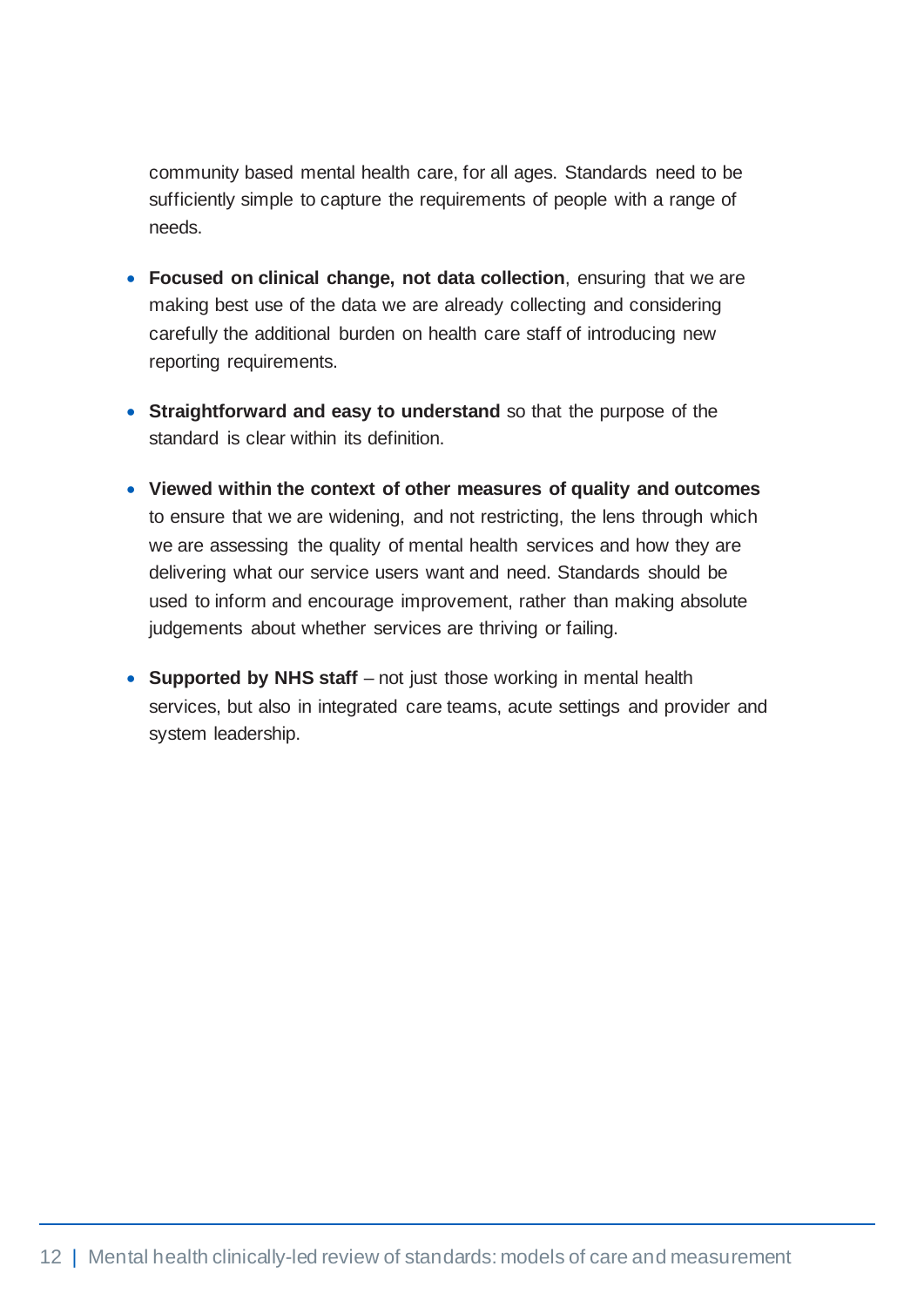## <span id="page-13-0"></span>3. Measuring timely access across mental health

The recommended approach is to introduce a range of patient-centred standards that will support timely access to care across urgent and non-urgent mental health pathways, for all ages. These recommendations build on the proposals set out in the interim report in March 2019 and the experiences of test sites. The recommendations are of the CRS, supported by the National Medical Director, the clinical oversight group and the supporting mental health advisory groups are:

| <b>Pathway</b>                                                         | <b>Proposed standard</b>                                                                                                                                                                                                                                                    |
|------------------------------------------------------------------------|-----------------------------------------------------------------------------------------------------------------------------------------------------------------------------------------------------------------------------------------------------------------------------|
| For community-<br>based mental<br>health crisis<br>services (all ages) | For a 'very urgent' presentation, a patient should be seen within 4<br>hours from referral, across all ages.                                                                                                                                                                |
|                                                                        | For an 'urgent' presentation, a patient should be seen within 24<br>hours from referral, across all ages.                                                                                                                                                                   |
|                                                                        | See next section for definitions of 'very urgent' and 'urgent' in the context<br>of community-based urgent or crisis mental health services.                                                                                                                                |
| For mental health<br>needs in an<br>emergency                          | For a referral from an emergency department, patients should have a<br>face-to-face assessment by mental health liaison, or children and young<br>people equivalent service commence within 1 hour.                                                                         |
| department (all<br>ages)                                               | All emergency department standards as set out in the Transformation of<br>urgent and emergency care: models of care and measurement<br>consultation paper (December 2020) will be applicable to patients<br>presenting with mental health needs.                            |
|                                                                        | Children, young people and their families/carers presenting to<br>community-based mental health services, should start to receive<br>help within four weeks from request for service (referral).                                                                            |
| For non-urgent,<br>community mental<br>health care                     | This may involve immediate advice, support or a brief intervention, help<br>to access another more appropriate service, the start of a longer-term<br>intervention or agreement about a patient care plan, or the start of a<br>specialist assessment that may take longer. |
|                                                                        | Adults and older adults presenting to community-based mental<br>health services should start to receive help within four weeks from<br>request for service (referral).                                                                                                      |
|                                                                        | This may involve the start of a therapeutic or social intervention, or<br>agreement about a patient care plan.                                                                                                                                                              |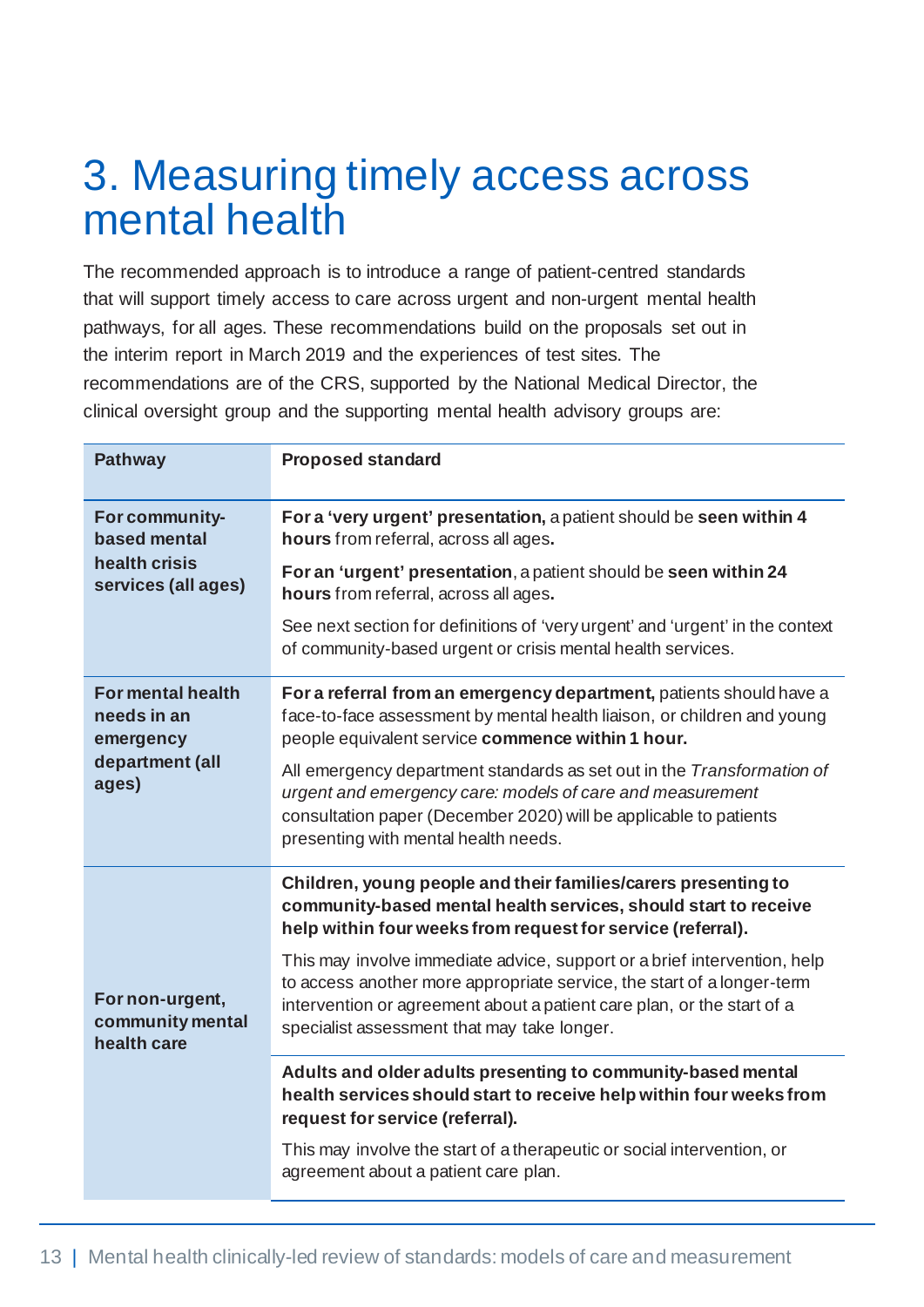These are in addition to existing standards in mental health, and broader urgent and emergency services standards recommended in the *Transformation of urgent and emergency care: models of care and measurement* consultation paper (December 2020), will be applicable to all patients, including those presenting with mental health needs.<sup>[5](#page-14-0)</sup>

Standards are applicable to **NHS-funded secondary mental health services**, and where relevant, NHS A&E departments and acute urgent and emergency care. Initially data will be available to systems and services, while focused efforts on increasing the volume and accuracy of data flowed to national data sets is undertaken.

Standards will be measured via the national datasets for mental health (Mental Health Services Data Set), and the Emergency Care Data set, using existing fields. SNOMED CT codes<sup>[6](#page-14-1)</sup> and clinical outcome measurement data will be used to ensure help received is clinically meaningful.

#### Setting thresholds for the new measures

This consultation details the proposed measures and alignment to transformation; further work is needed to assess the appropriate level of expectation for each measure, before they could be implemented. This will depend on the outcome of this consultation, feedback from services when embedding the measures, and focused effort to improve the quality of the data required to measure the standard.

The COVID-19 outbreak and response has had significant and broad ranging impacts on ways of operating and service delivery. We need to ensure setting of thresholds acknowledges the focus on recovery from the pandemic and on continued expansion and transformation of mental health services.

<span id="page-14-0"></span><sup>5</sup> [https://www.england.nhs.uk/wp-content/uploads/2021/05/B0546-clinically-led-review-of-urgent-and](https://www.england.nhs.uk/wp-content/uploads/2021/05/B0546-clinically-led-review-of-urgent-and-emergency-care-standards.pdf)[emergency-care-standards.pdf](https://www.england.nhs.uk/wp-content/uploads/2021/05/B0546-clinically-led-review-of-urgent-and-emergency-care-standards.pdf)

<span id="page-14-1"></span><sup>&</sup>lt;sup>6</sup> Systematized Nomenclature of Medicine Clinical Terms (SNOMED CT) are systematically organised computer processable collection of medical terms providing codes, terms, synonyms and definitions used in clinical documentation and reporting[: https://digital.nhs.uk/services/terminology](https://digital.nhs.uk/services/terminology-and-classifications/snomed-ct)[and-classifications/snomed-ct](https://digital.nhs.uk/services/terminology-and-classifications/snomed-ct)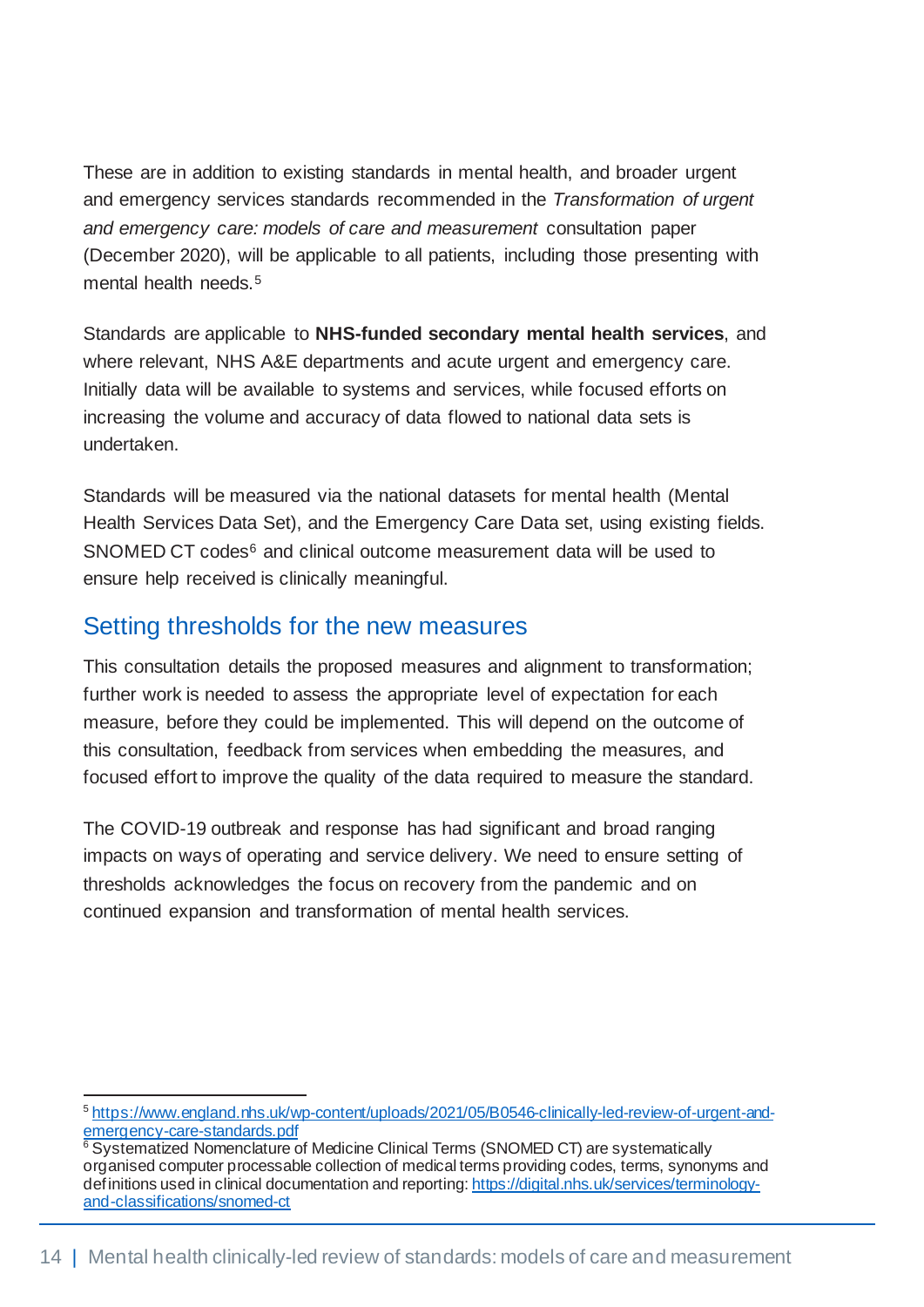## <span id="page-15-0"></span>4. Urgent and emergency mental health care

The NHS Long Term Plan sets ambitious goals to improve mental health crisis services for people of all ages. It has ensured investment in 24-hour, 7-day (24/7) NHS crisis and home treatment teams for all ages, and a range of complementary 'crisis alternatives' such as crisis cafes, havens and crisis houses in all areas, to meet a range of needs and preferences. There is investment to continue the rapid expansion of liaison mental health services in A&E and general hospital wards, so when people do attend A&E, they receive safe, expert care for their mental health needs.

The NHS Long Term Plan also includes the first national investment programme in dedicated mental health capacity to improve ambulance service response. Most recently, in response to the pandemic, all areas implemented open access 24/7 NHS urgent mental health helplines for people of all ages, the numbers for which can now be found on [NHS.UK/urgentmentalhealth.](https://www.nhs.uk/mental-health/advice-for-life-situations-and-events/where-to-get-urgent-help-for-mental-health/) The plan is to ensure that these more accessible crisis services can be accessed via NHS 111 in all areas by 2024, providing a single, universal, national 3-digit number for access to specialist NHS urgent mental health support.

The ambitious plans set out above are all on track. All adult crisis teams are now operating 24/7, with 24/7 liaison services in 80% of general hospitals, up from only 39% in 2016. New NHS-funded voluntary sector led crisis houses, crisis cafes and sanctuaries have been opening across the country. For children and young people experiencing a mental health crisis, comprehensive crisis services are being developed nationwide. The sector is rising to the challenge on mental health crisis services; coverage for crisis lines went from fewer than 50% of areas having a 24/7 open access crisis services in April 2020, to all parts of the country being covered in just one month in response to the COVID-19 pandemic. These lines are now taking around 250,000 calls each month, with only 1-2% of calls being directed to emergency departments or to call 999.

While these ambitions focus on expanding access for a wide range of needs, the NHS has also committed to improving the responsiveness and safety of urgent mental health services, particularly for the people with the most urgent needs who require a rapid face-to-face response from a specialist NHS crisis practitioner. The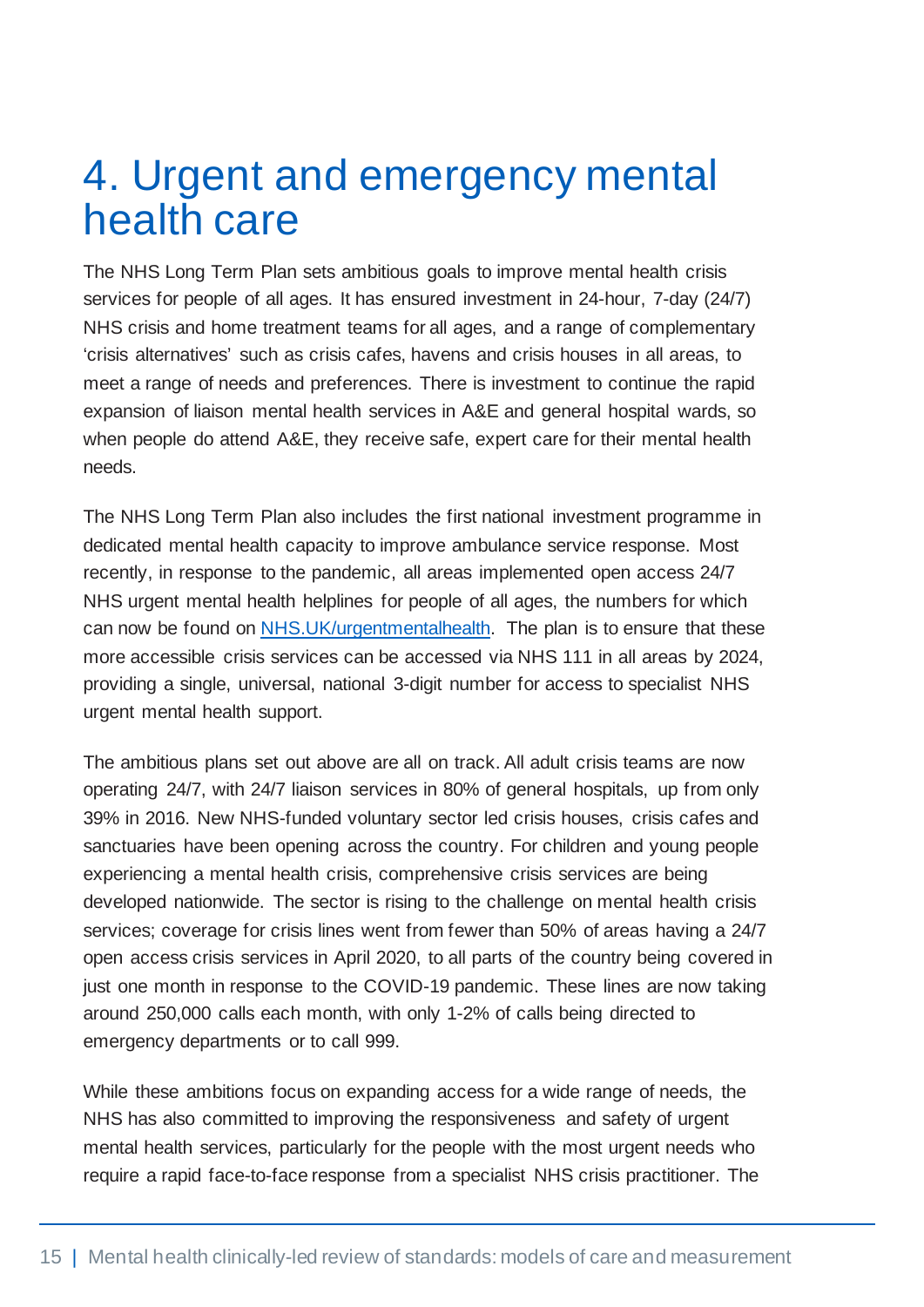CRS process has generated consensus on improving the way NHS crisis services organise and prioritise response to those who need it most quickly: urgent and very urgent mental health care in the community, and presentations to emergency departments.

The term 'urgent mental health care' can be used interchangeably with the commonly used term 'mental health crisis care'. A person requiring urgent mental health care, whether seen by a community crisis team or mental health liaison service in a hospital, can expect to be:

- Listened to and have personalised discussions about their unique circumstances
- Have a biopsychosocial assessment
- Co-produce a care plan or discuss safety planning.

When describing waiting times using the terms 'response' or 'seen within', this is the time between the specialist mental health crisis or liaison service receiving a referral, and the commencement of the face-to-face assessment by the mental health crisis or liaison service.

#### **Measuring what is clinically relevant**

Data on key measures for performance of urgent and emergency mental health care is already collected and published. These existing measures support reporting against NHS commitments that, from the year 2024:

- ‒ anyone experiencing mental health crisis can access 24/7, age appropriate mental health community support via NHS 111
- all general hospitals will have a mental health liaison service in A&E departments and inpatient wards, with 70% meeting the 'core 24' quality service standard.

Ensuring access to timely referral, assessment and care is especially important for people in need of urgent and emergency health services. The proposed standard for urgent and emergency care will ensure that people can rightly have the same expectations of our urgent mental health services as they do for physical health services.

The proposed standards have been tested in, and developed in partnership with staff across, 11 mental health urgent and emergency mental health care test sites.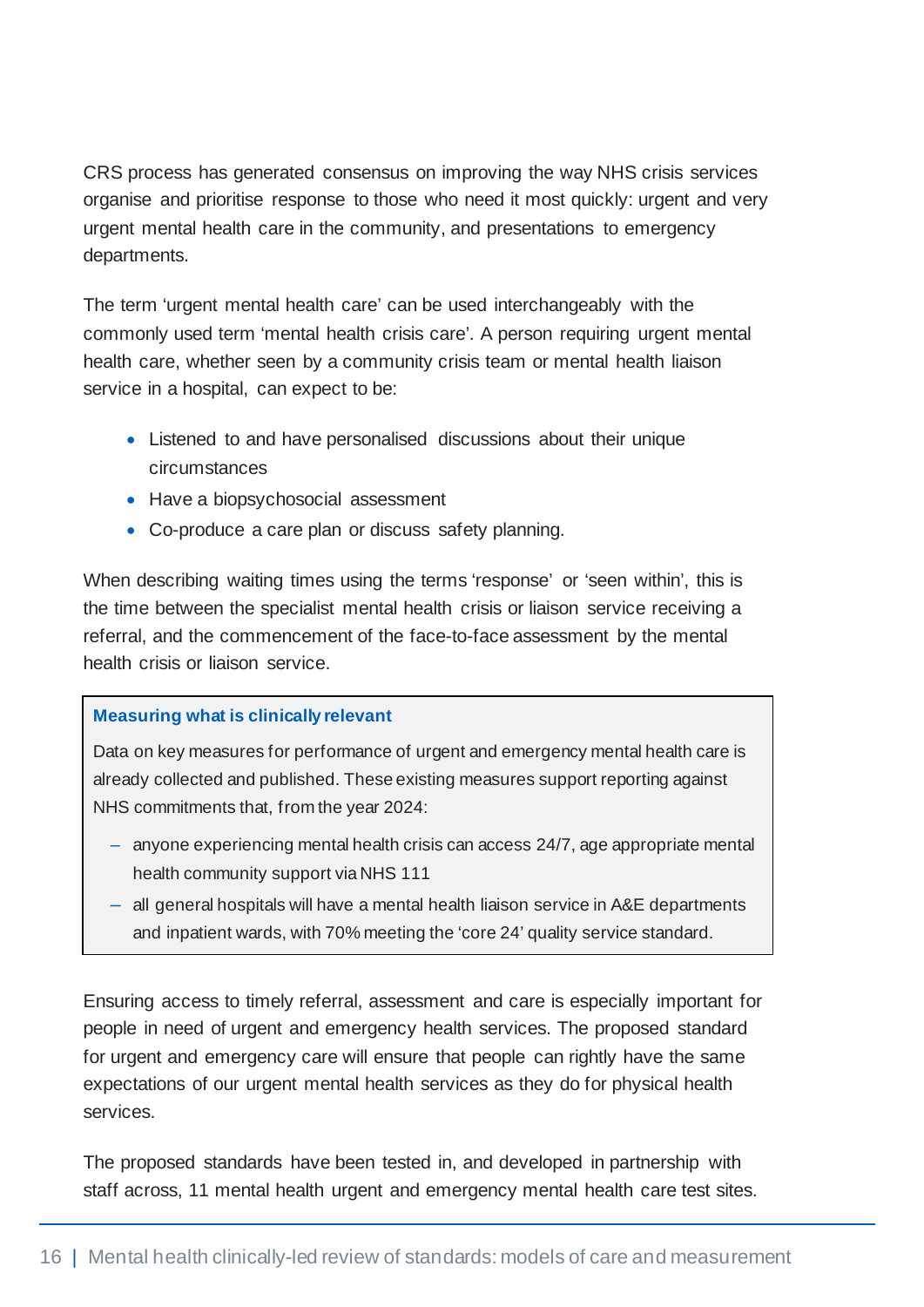The standards also built on consensus from a stakeholder group of over 100 people including patient and carer reps, clinicians, managers, local authority representatives, police, ambulance representatives, academics, policy experts and national bodies in 2017 set out in published guidance.[7](#page-17-0) National crisis care webinars were also held between 2019-2021 to capture the views of people working in and commissioning mental health crisis care.

#### New standards for community-based urgent and emergency mental health care

**For people presenting to community-based mental health crisis services (all ages):**

**For a 'very urgent' presentation, a patient should be seen within 4 hours from referral, across all ages.**

**For an 'urgent' presentation, a patient should be seen within 24 hours from referral, across all ages.**

'Emergency' referrals should have a response as soon as possible from a 'blue light' (999) service or be directed to A&E (in line with 999 response categories).

All open access crisis services receiving referrals triage and prioritise response to incoming referrals based on the presenting need and level of urgency. Many are already doing so in line with the definitions and categories set out in the [UK mental](https://ukmentalhealthtriagescale.org/uk-mental-health-triage-scale/)  [health triage scale.](https://ukmentalhealthtriagescale.org/uk-mental-health-triage-scale/) For the significant majority (likely 75-85%) of incoming presentations to open access urgent mental health lines or single points of access, the offer of support and advice over the phone may be sufficient to address people's distress and presenting concerns.

The split of those service users where telephone advice and support are not enough is set out below, indicating the approximate proportion of referrals that the proposed standards would apply to for an 'urgent' and 'very urgent' need.

<span id="page-17-0"></span><sup>7</sup> [Achieving Better Access to 24/7 Urgent and Emergency Mental Health Care –](https://www.england.nhs.uk/wp-content/uploads/2016/11/lmhs-guidance.pdf) Part 2: [Implementing the Evidence-based Treatment Pathway for Urgent and Emergency Liaison Mental](https://www.england.nhs.uk/wp-content/uploads/2016/11/lmhs-guidance.pdf)  [Health Services for Adults and Older Adults –](https://www.england.nhs.uk/wp-content/uploads/2016/11/lmhs-guidance.pdf) Guidance (england.nhs.uk)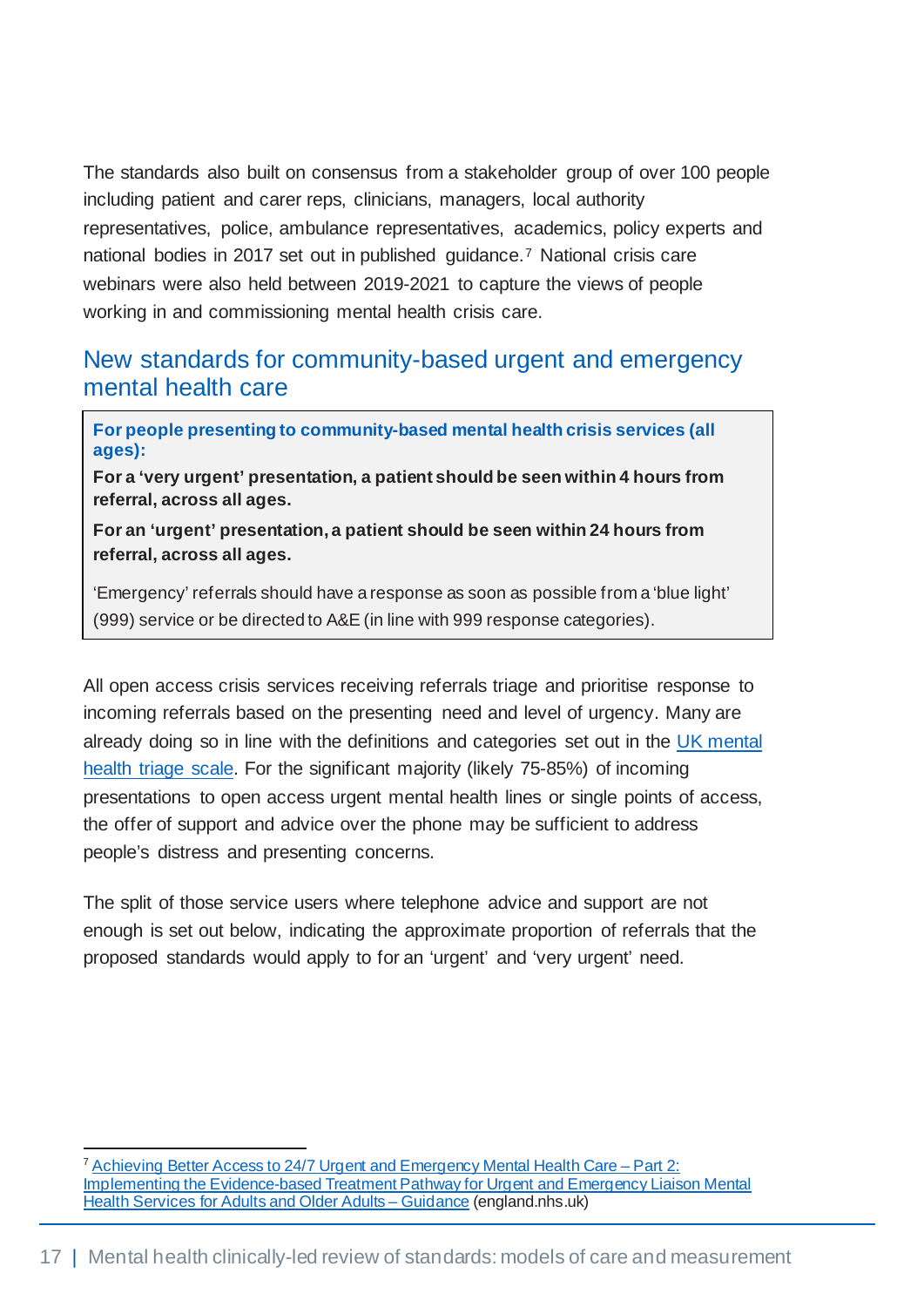| <b>Clinical</b><br>response<br>priority             | Description of typical presentations, to be determined by the<br>specialist urgent mental health crisis service at triage point                                                                                                                                                                                                                                                                                                                                                                                                                                                                                                                                                                                       | <b>Indicative</b><br>percentage<br>of referrals |
|-----------------------------------------------------|-----------------------------------------------------------------------------------------------------------------------------------------------------------------------------------------------------------------------------------------------------------------------------------------------------------------------------------------------------------------------------------------------------------------------------------------------------------------------------------------------------------------------------------------------------------------------------------------------------------------------------------------------------------------------------------------------------------------------|-------------------------------------------------|
| 'Emergency'-<br>immediate<br>blue light 999/<br>A&E | Immediate response - denotes emergency situations in which<br>there is imminent risk to life or serious harm to themselves or<br>others, and will require a '999' response, potentially within<br>minutes.                                                                                                                                                                                                                                                                                                                                                                                                                                                                                                            | $1 - 2%$                                        |
| Very urgent:<br>within 4 hours                      | For those who present a risk of harm to themselves or others,<br>acute suicidal ideation with clear plan and intent, who have a<br>rapidly worsening mental state, who do not require immediate<br>physical health medical intervention, are not threatening violence<br>to others.<br>These referrals require a very urgent face-to-face assessment<br>with a specialist mental health crisis practitioner within four<br>hours.                                                                                                                                                                                                                                                                                     | $2 - 5%$                                        |
| <b>Urgent: within</b><br>24 hours                   | The types of typical presentations in this category include, high<br>risk behaviour due to mental health symptoms, new or increasing<br>psychiatric symptoms that require timely intervention to prevent<br>full relapse and/or significantly impaired ability for completing<br>activities of daily living or vulnerability due to mental illness,<br>expressing suicidal ideation but no plan or clear intent.<br>These referrals require an urgent face-to-face assessment<br>with a specialist mental health crisis practitioner within 24<br>hours.                                                                                                                                                              | $5 - 10%$                                       |
| Non-urgent                                          | Non-urgent, in the context of crisis care, is to be used for all<br>responses that do not require an urgent face-to-face<br>intervention from a specialist NHS mental health crisis<br>service.<br>There is a wide range of responses that could fall into this<br>category, from telephone advice and support from NHS or VCS<br>services, less urgent face-to-face appointments with a community<br>team which could mean an appointment scheduled within 72-<br>hours or up to four weeks, referral to GP or other primary care<br>services, help with medications and prescriptions over the phone,<br>booking in to a local sanctuary/haven, signposting to local<br>authority services such as benefits advice. | 65-85%                                          |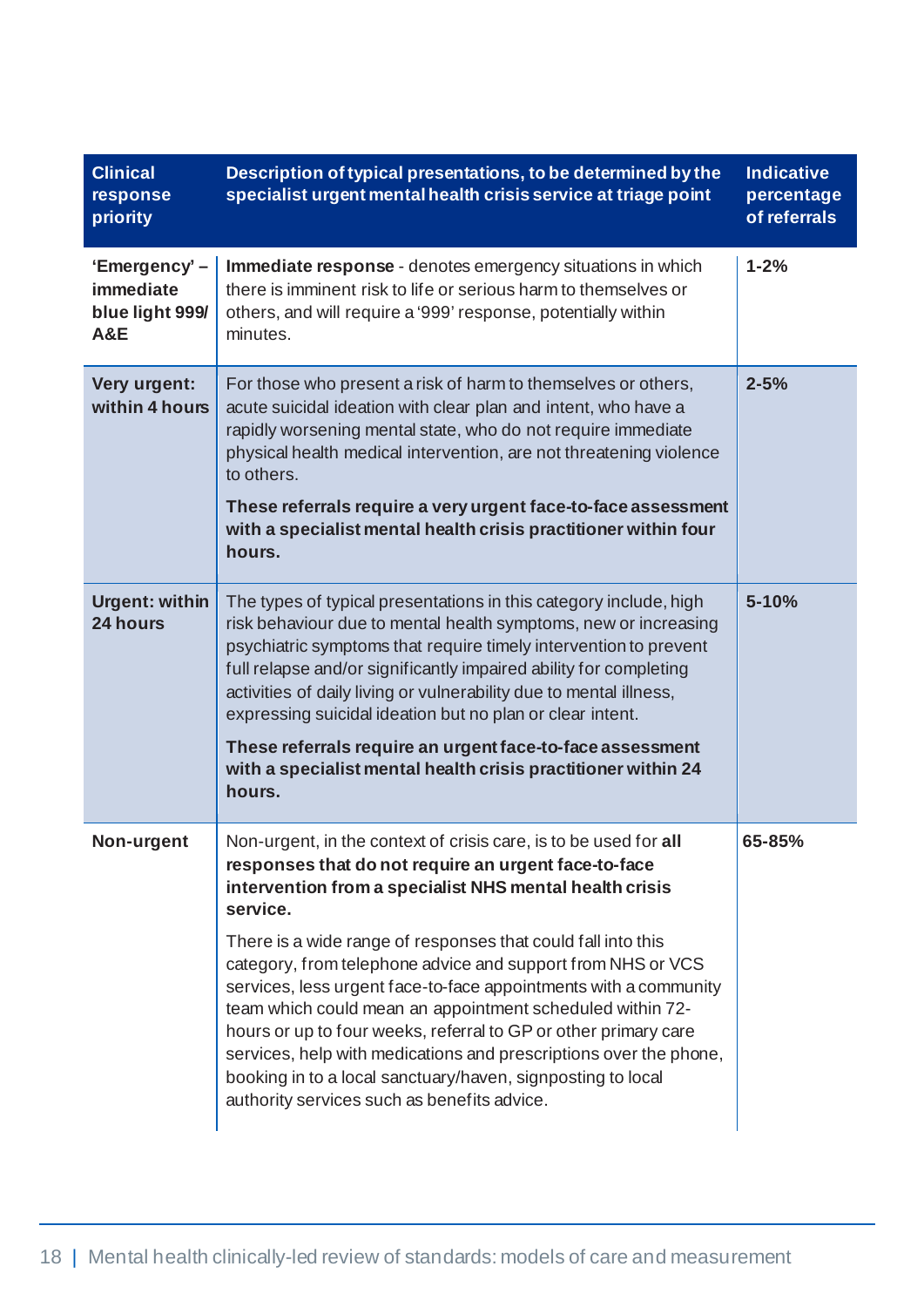Services delivering the response time standards will record the type and timing of response required. This will allow national reporting to highlight variation between providers on the proportion of referrals that are being triaged into each category. Services involved in testing the standards confirmed that this reporting will provide a balancing measure to indicate whether incoming referrals are being triaged and responded to correctly and safely, keeping focus on delivery appropriate care, not only appearing to meet the standard.

### New standards for emergency departments

**For people with mental health needs presenting to an emergency department (all ages):** 

**For a referral from an emergency department, patients should have a face-to-face assessment by mental health liaison, or children and young people equivalent service commence within 1 hour.**

All emergency department standards as set out in the *Transformation of urgent and emergency care: models of care and measurement* consultation paper (December 2020) will be applicable to patients presenting with mental health needs.

Additionally, services will be encouraged to focus on accurately recording and reducing the steps following the face-to-face consultation, particularly where a decision to admit the patient has been made and reducing the time to admission.

Supporting this standard is the equivalent for referral from acute hospital wards, where a patient should have a face-to-face assessment by mental health liaison, or children and young people equivalent service commence within 24 hours (not a standard for consultation).

Measuring these waiting times is critical for ensuring those with significant and urgent mental health needs are seen quickly, and by specially trained and prepared medical teams. To support these measures, additional contextual indicators will be used to understand operational pressures and improvement points including the urgent and emergency care bundle of measures applied to all emergency department presentations, and specific mental health metrics included in other published reports.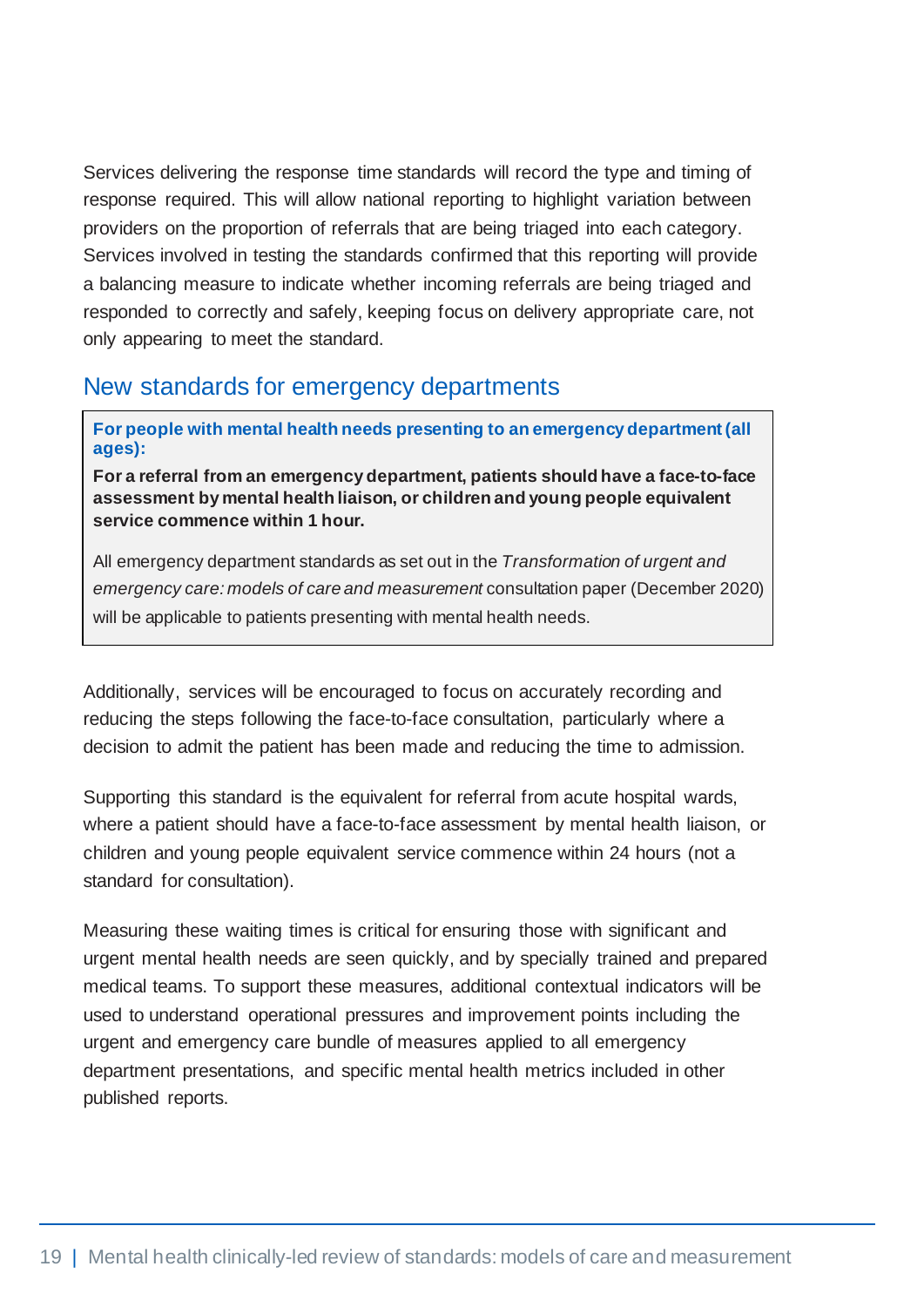### <span id="page-20-0"></span>5. Non-urgent, community-based mental healthcare for children and young people

Mental health problems often develop early and, between the ages of 5-15, one in every six children has a probable mental disorder.<sup>[8](#page-20-1)</sup> Half of all mental health problems are established by the age of 14, with three quarters established by 24 years of age. Prompt access to appropriate support enables children and young people experiencing difficulties to maximise their prospects for a healthy and happy life.

Children and young people's mental health is an absolute priority for the NHS. Building on Future in Mind, the Five Year Forward View for Mental Health and Transforming children and young people's mental health: a Green Paper, the NHS Long Term Plan commits to delivering comprehensive mental health support for children and young people. The NHS continues to work in collaboration with education settings, children's social care, physical health services, the voluntary section, and with children, young people and their families to deliver more integrated and upstream preventative support.

The NHS is making good progress and in 2020/21 more children and young people than ever before received treatment from NHS funded community mental health services, exceeding the Five Year Forward View target of 35%, and up from 25% of CYP with a diagnosable mental health need getting treatment only four years ago.

However, there is much more to do and our focus on mental health is even more urgent due to COVID-19. Rates of access to and waiting times for children and young people's mental health services continue to vary significantly across the country, and while many children have shown remarkable resilience in difficult circumstances, some have found the pandemic period especially difficult for their mental health and wellbeing. Long waits can impact both clinically and on the individual waiting for treatment. Children and young people's mental health services have made a valiant effort to maintain care during the COVID-19 outbreak. However, the full weight of the pandemic and associated restrictions on lives, and

<span id="page-20-1"></span><sup>&</sup>lt;sup>8</sup> Mental Health of Children and Young People in England, 2020: Wave 1 follow up to the 2017 survey, ONS/NHS Digital, October 2020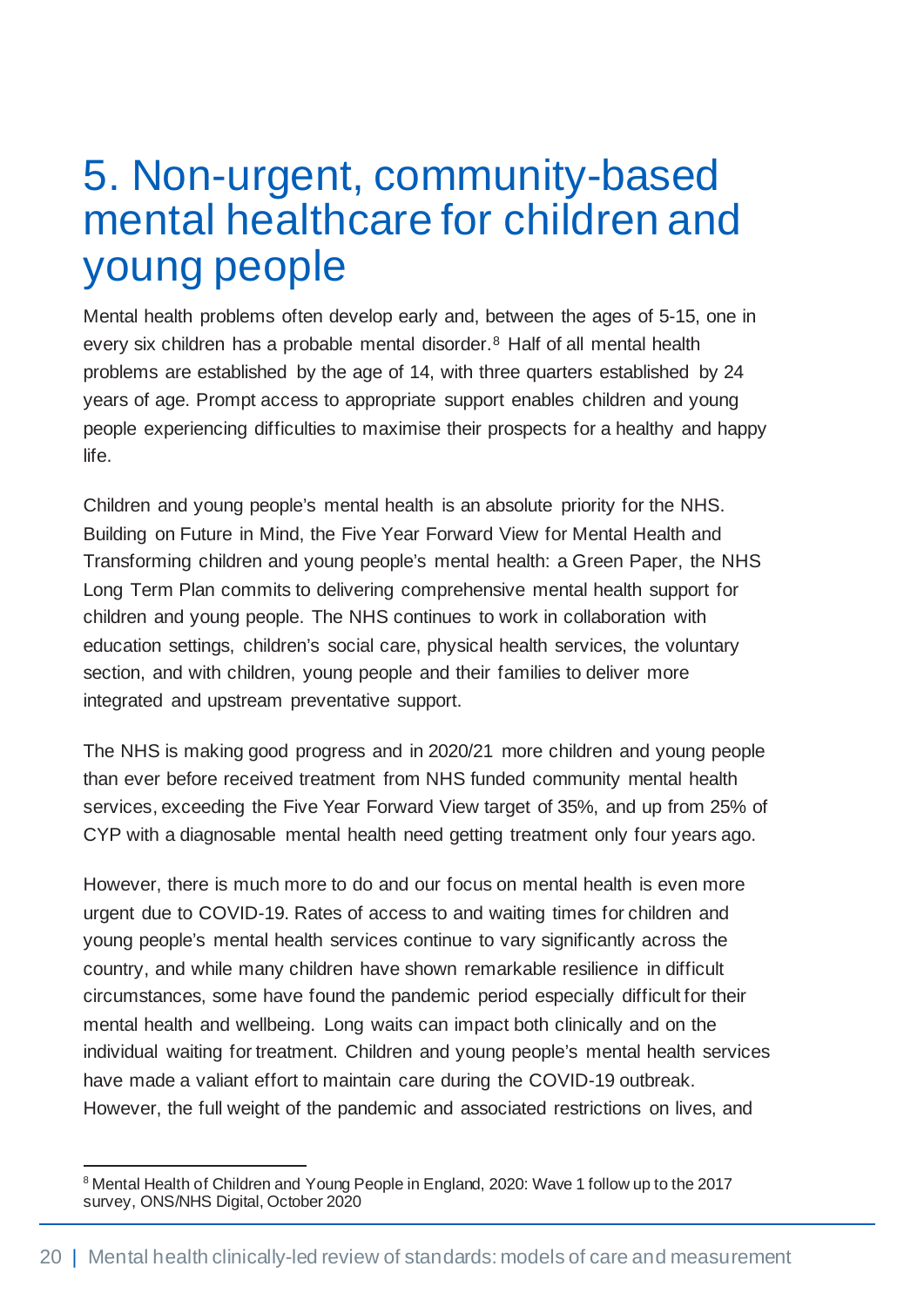how these might impact on children and young people's mental health is yet to be realised, and it is likely that we will see more people coming forward for help.

#### **Measuring what is clinically relevant**

Data on key measures for performance of children and young people's non-urgent mental health care is already collected and published. These measures support reporting against our national commitments that, by 2024:

- ‒ At least an additional 354,000 children and young people aged 0-25 will be able to access support via NHS funded mental health services and school or college-based mental health support teams.
- Funding for children and young people's mental health services will grow faster than both overall NHS funding and total mental health spending.
- All children and young people will be offered an age-appropriate inpatient service.
- Children and young people with an eating disorder will be seen within one week for an urgent referral and four weeks for a routine referral.

The new proposed standard will support services to meet our national commitment, ingrained since the NHS's first plan to improve children and young people's mental health Future in Mind, to earlier intervention and whole system working.

The Government Response to *Transforming children and young people's mental health: a Green Paper* outlined a commitment to fund pilots in the Trailblazer sites for mental health support teams (MHSTs) in education settings. This included work to establish a definition for measuring access and waiting time standards for services, and to develop a recommendation setting out a feasible and sustainable access and waiting time standard.

Twelve pilot sites were identified from the original 25 Trailblazers, to help build consensus on the definition and measurement approach for a potential access and waiting time standard. Rather than testing a specific waiting time, these pilot sites were asked to focus on reporting the initiatives they were using to tackle long waiting times, and exploring what we might measure to support a clinically meaningful response to children and young people in need of mental healthcare.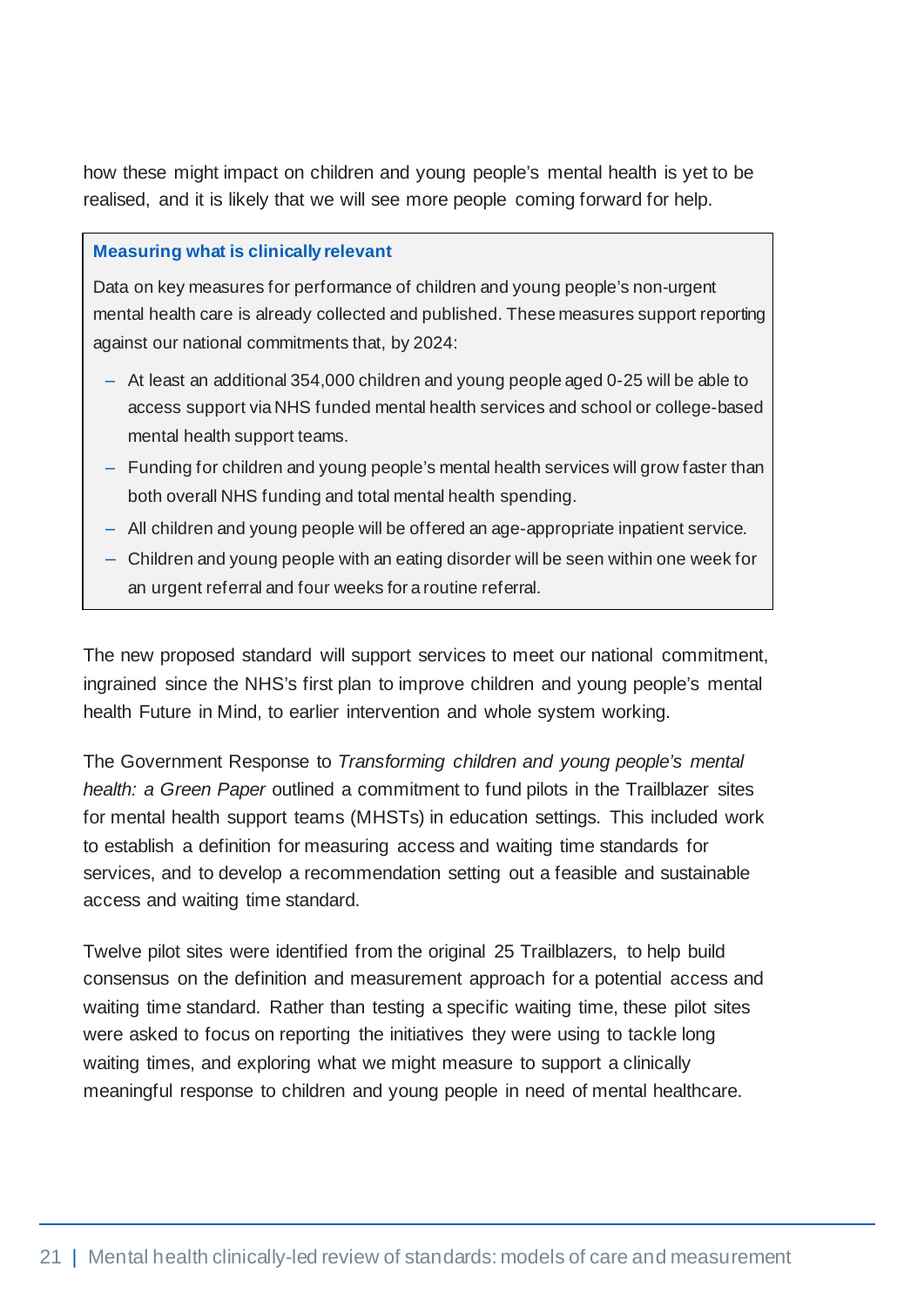#### New standards for non-urgent children and young people's mental healthcare

Given the range of needs that children and young people present with to mental health services, the new standard for non-urgent care focuses on 'referral to help'. This will help to ensure all patients and all services in children and young people's mental health are covered by the same standard and a new standard does not disadvantage people, or their services, where those referred need a specialist assessment or a longer period of engagement prior to starting treatment. It is inclusive of those people using services where the need is for support or advice and does not disincentivise services offering effective and efficient single session interventions, where appropriate.

**For children and young people presenting to non-urgent, community-based mental health services:**

**Children, young people and their families/carers presenting to community-based mental health services should start to receive help within four weeks from request for service (referral).**

This may involve immediate advice, support or a brief intervention, help to access another, more appropriate service, the start of a longer-term intervention or agreement about a patient care plan, or the start of a specialist assessment that may take longer.

Measuring waiting times provides information about how long a child, young person, parent or carer waited for an assessment or intervention, but not if the service user felt they were helped by the service. Measurement of patient and clinician reported clinical outcomes will therefore sit alongside the new standard, to support the move to monitoring measurable improvement in local and national performance.

Piloting has now been extended to the end of 2021/22, with the addition of two new pilot sites, supported by the recent government pledge of £79m for children and young people's mental health services. This will allow continued focus on testing, refining and embedding the proposed new standard, and development of a robust trajectory for implementation and setting of future performance thresholds. Pilot sites will also help inform the package of measures required alongside a waiting time standard to develop a well-rounded and robust view of the impact of this programme.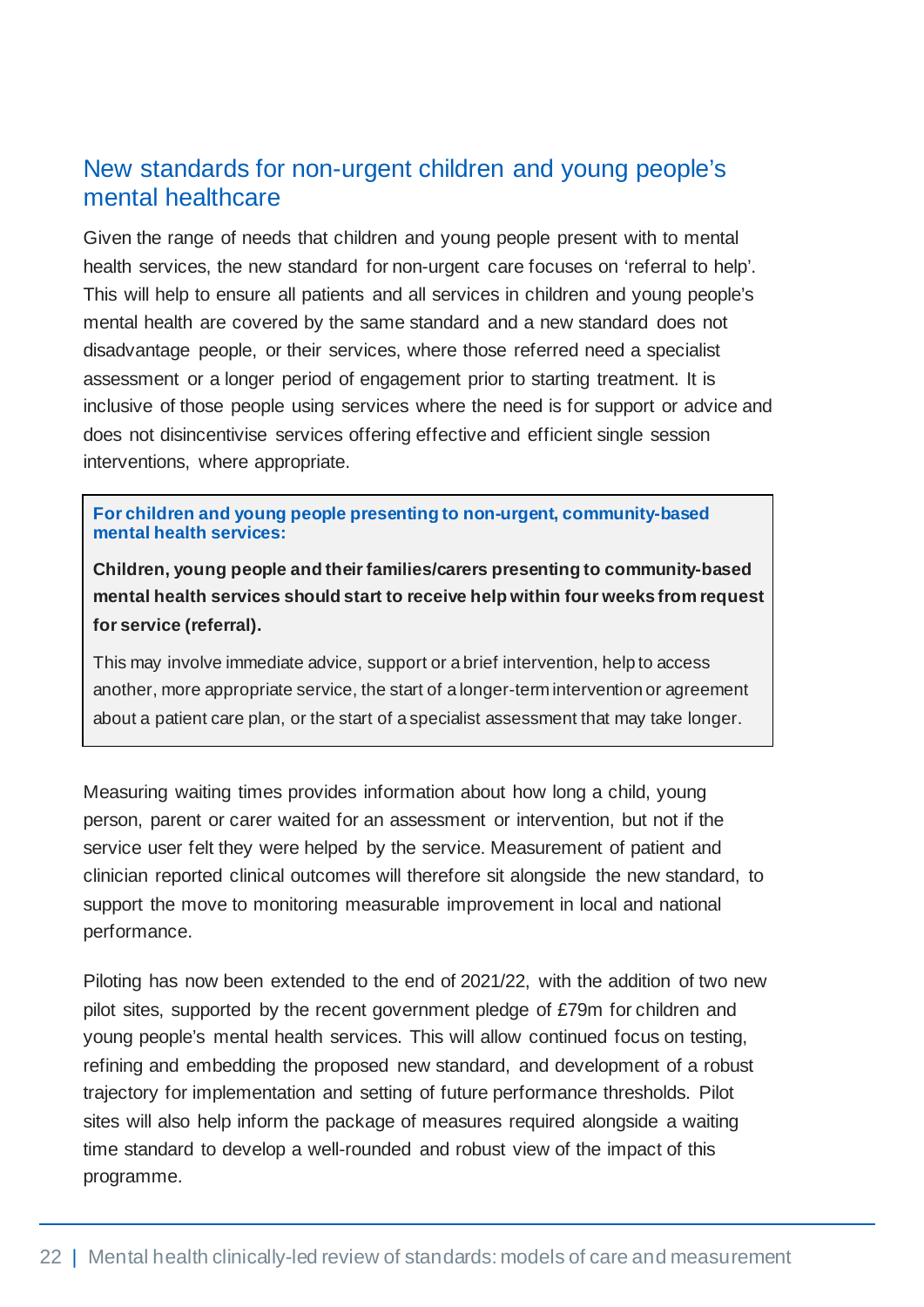### <span id="page-23-0"></span>6. Non-urgent community mental health care for adults and older adults

Community mental health services play a crucial role in delivering mental healthcare for adults and older adults with severe mental health needs as close to home as possible. The NHS Long-Term Plan has promised an ambitious transformation for community mental health, supported by an extra £975 million per year by 2023/24. The aim is for 370,000 patients with severe mental illness to have access to a new, integrated model of primary and community mental health care, designed to improve patients' experience and outcomes.

The expansion and transformation, set out within the [Community mental Health](https://www.england.nhs.uk/wp-content/uploads/2019/09/community-mental-health-framework-for-adults-and-older-adults.pdf)  [Framework for Adults and Older Adults,](https://www.england.nhs.uk/wp-content/uploads/2019/09/community-mental-health-framework-for-adults-and-older-adults.pdf) aims to create a care model that is more flexible and responsive to the needs of people with severe mental illnesses, and can be stepped up or down depending on an individual's needs. It aims to move away from siloed, hard-to-reach services, towards joined up care; and in particular through greater integration between primary and secondary care for people with severe mental health needs. Through this expansion and transformation of services, we also want to improve access to NICE recommended interventions, and particularly to psychological therapies for people with severe mental health needs, to give them the best chance to get better and to stay well – as service users have so often told us they would like.

The expansion and transformation will deliver improved access, experience and outcomes for people with a range of needs and diagnoses, including but not limited to; psychosis, bipolar disorder, 'personality disorder' diagnosis, eating disorders, severe depression and mental health rehabilitation needs. This work underpins the government's ambition to fundamentally reform the way in which the Mental Health Act is used in this country as the more responsive, therapeutic and personalised offer is critical to keeping people well.

The expansion and transformation were trialled by 12 'early implementer' sites across England for two years, and is now being rolled out in all sustainability and transformation plans (STPs)/ICSs across England from April 2021.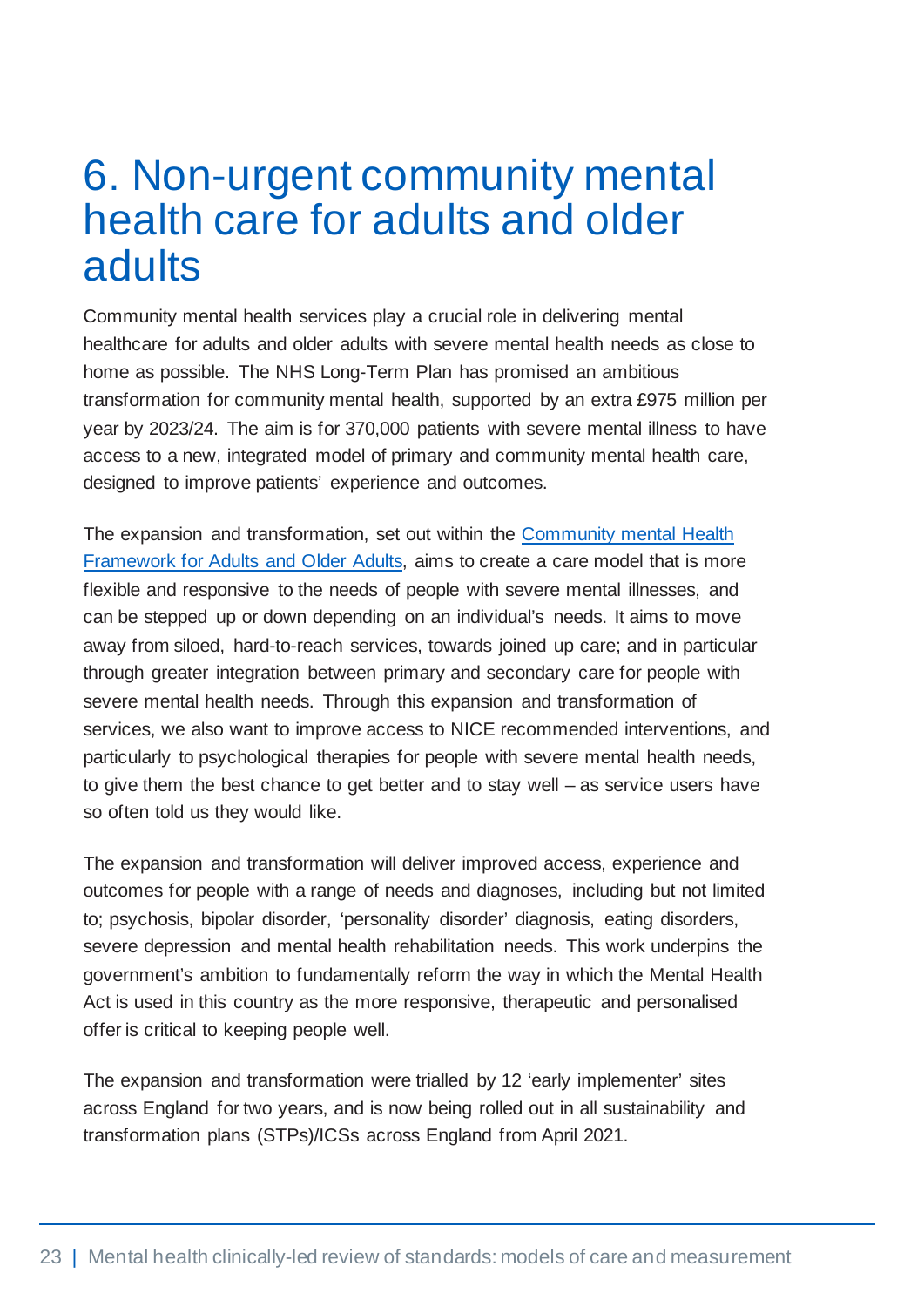#### **Measuring what is clinically relevant**

We already collect and publish data to support our ambitions to deliver integrated community mental health services, in line with the commitments that, by 2024:

- ‒ A total of 390,000 people with serious mental illness (SMI) will receive a physical health check
- ‒ A total of 55,000 people a year will have access to individual placement and support services
- ‒ The 60% Early Intervention in Psychosis (EIP) access standard will be maintained, and 95% of services will achieve Level 3 NICE concordance.

The early implementer sites have also been crucial in the development of the nonurgent waiting time standard. Sites were asked to pilot a range of definitions, undertake deep dives, and share learning, and have managed to do so despite the challenges of transforming mental health pathways during the pandemic. Combined with input from clinicians and lived experience advisors the standard has been developed to ensure that all individuals are seen within a clinically appropriate time, incorporated into the design of new integrated primary and community mental health services.

**For adults and older adults presenting to community-based mental health services:**

**Adults and older adults presenting to community-based mental health services should start to receive help within four weeks from request for service (referral).**

This may involve the start of a therapeutic or social intervention, or agreement about a patient care plan.

Feedback from the test sites was that clinically meaningful contact in this standard, should be used to reflect the need for a holistic assessment which will inform subsequent care plans and interventions. Adult community mental health services support people with complex and severe mental health needs; thus stakeholders felt that 'immediate advice' or 'help to access support services' would not be an appropriate response for most adult or older adult community mental health service users compared to service users in children and young people's services, unless it was in addition to a co-produced personalised care plan, or clinical or social intervention.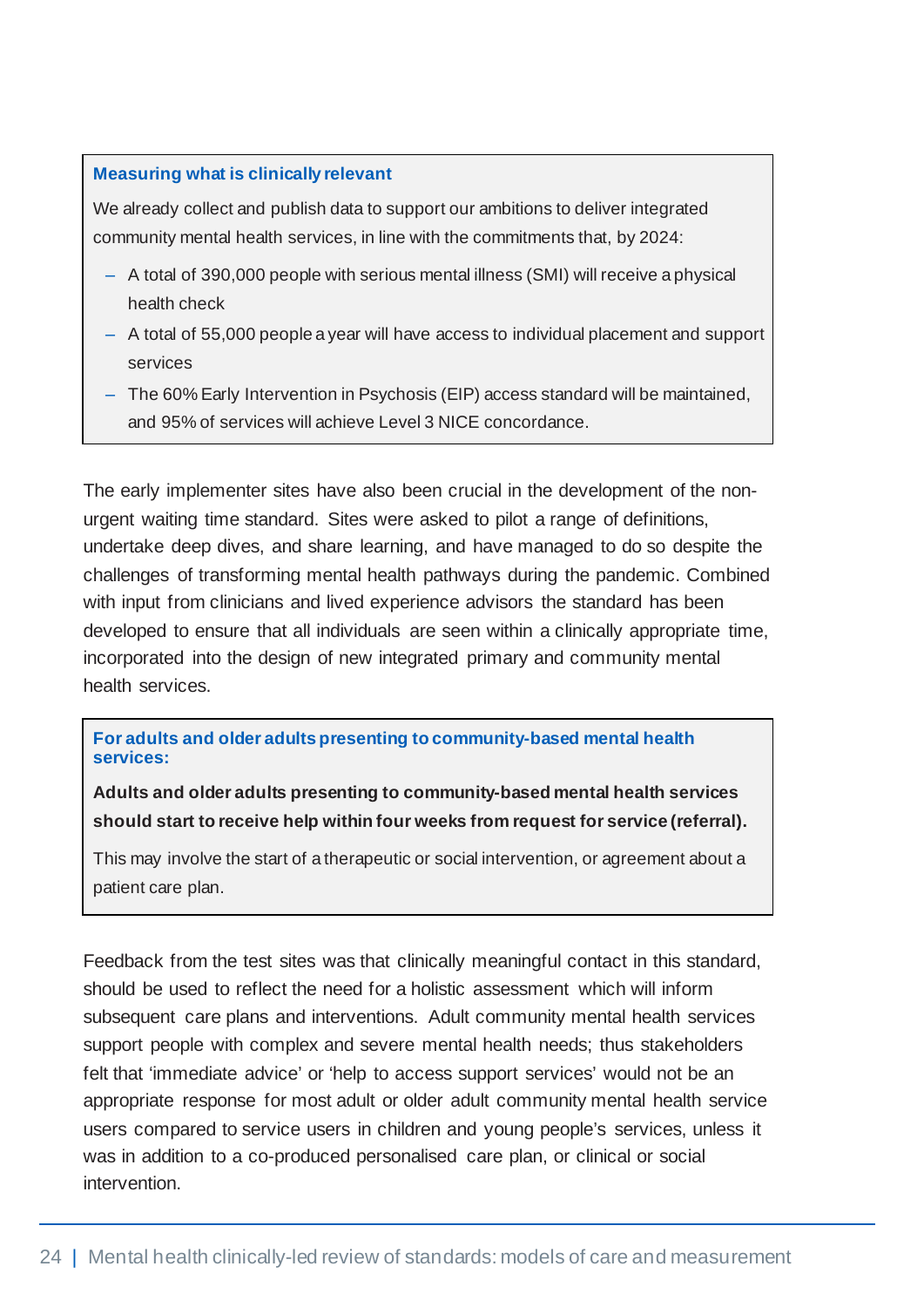The introduction of an access and waiting time standard in community mental health services for adults and older adults will be a powerful lever to address key challenges in delivery of our NHS Long Term Plan ambition for adults with severe mental illnesses, including addressing historical underinvestment, disruption to delivery as a result of the pandemic and increasing concern about long waits in some pathways. The standard will be part of a range of metrics monitored to ensure both access and quality of care is improving.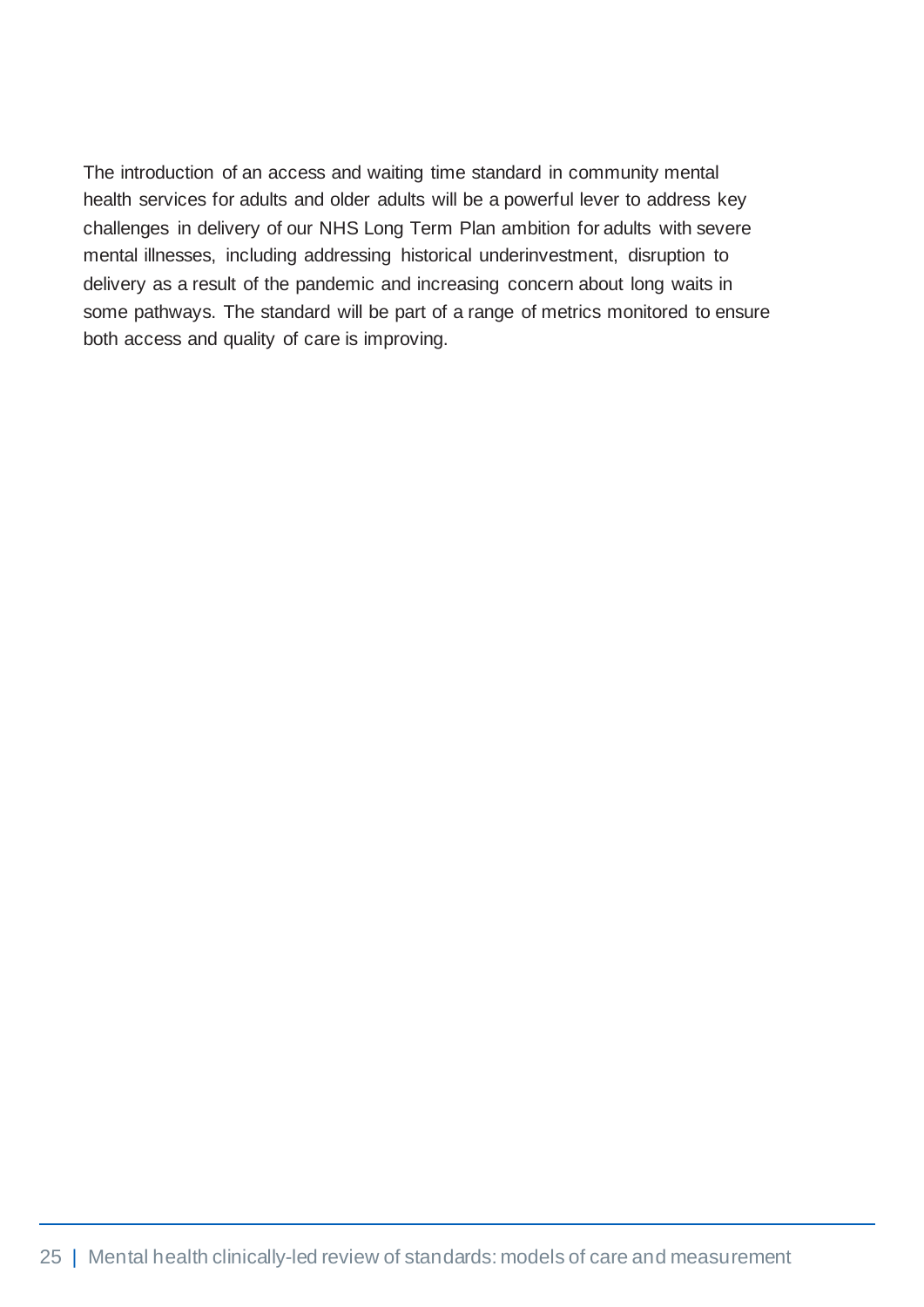# <span id="page-26-0"></span>7. Public consultation: your views

These proposals have the support of leading clinical groups, including the Royal College of Psychiatry, patient groups including MIND, and sector leaders. We are now launching a consultation to capture views from the public and wider stakeholders and other interested organisations, on the approach recommended by the CRS across mental health services, as well as the refinement of the measures.

This consultation on new, additional waiting time standards for mental health does not impact on existing measures as set out in the Introduction chapter. We are seeking your view on the newly proposed standards for mental health set out in this document. Responses are welcome to all or some of the questions.

### Engagement questions

- 1. To what extent do you agree or disagree with the proposals for mental health services to have additional access and waiting time measures? (1-5 scale from 1 strongly disagree, to 5 strongly agree)
- 2. Please tell us why you agree or disagree with the proposals for mental health services to have additional access and waiting time measures

| <b>Pathway</b>                                                         | <b>Proposed standard</b>                                                                                                                                                                                                                         |
|------------------------------------------------------------------------|--------------------------------------------------------------------------------------------------------------------------------------------------------------------------------------------------------------------------------------------------|
| For community-<br>based mental<br>health crisis<br>services (all ages) | For a 'very urgent' presentation, a patient should be seen within 4<br>hours from referral, across all ages.                                                                                                                                     |
|                                                                        | For an 'urgent' presentation, a patient should be seen within 24<br>hours from referral, across all ages.                                                                                                                                        |
|                                                                        | See next section for definitions of 'very urgent' and 'urgent' in the context<br>of community-based urgent or crisis mental health services.                                                                                                     |
| <b>For mental health</b><br>needs in an<br>emergency                   | Patients referred from an emergency department should have a face-<br>to-face assessment commence within 1 hour from referral, by mental<br>health liaison, or children and young people's equivalent service.                                   |
| department (all<br>ages)                                               | All emergency department standards as set out in the Transformation of<br>urgent and emergency care: models of care and measurement<br>consultation paper (December 2020) will be applicable to patients<br>presenting with mental health needs. |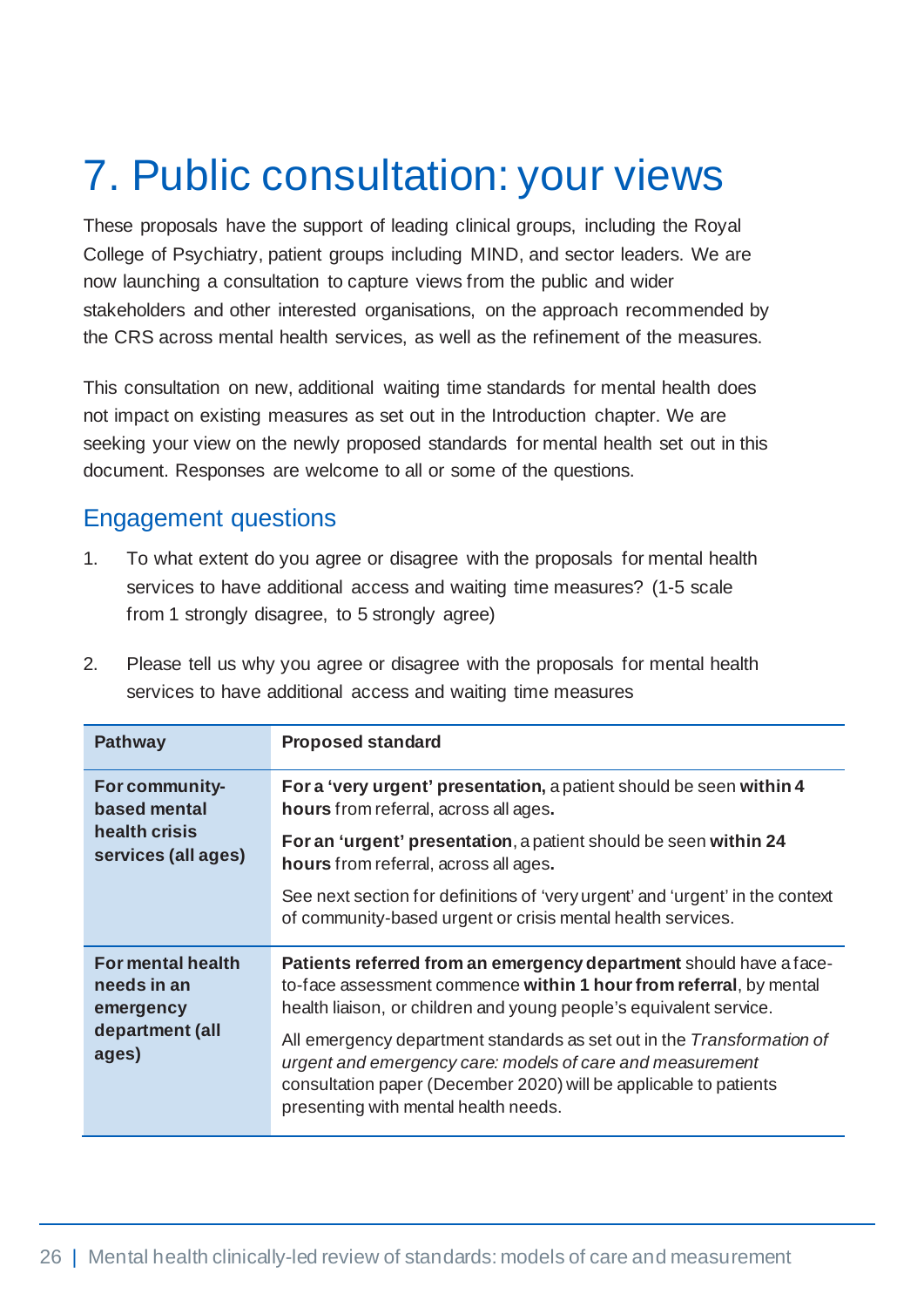| For non-urgent,<br>community mental<br>health care | Children, young people and their families/carers presenting to<br>community-based mental health services, should start to receive<br>help within four weeks from request for service (referral).                                                                            |  |
|----------------------------------------------------|-----------------------------------------------------------------------------------------------------------------------------------------------------------------------------------------------------------------------------------------------------------------------------|--|
|                                                    | This may involve immediate advice, support or a brief intervention, help<br>to access another more appropriate service, the start of a longer-term<br>intervention or agreement about a patient care plan, or the start of a<br>specialist assessment that may take longer. |  |
|                                                    | Adults and older adults presenting to community-based mental<br>health services should start to receive help within four weeks from<br>request for service (referral).                                                                                                      |  |
|                                                    | This may involve the start of a therapeutic or social intervention, or<br>agreement about a patient care plan.                                                                                                                                                              |  |

- 3. What are the key issues/barriers that should be taken into account for implementation of the new measures and what additional support might be needed?
- 4. What do you think are the best ways to advise and communicate the proposed new mental health care measures to service users and families/carers?

#### How to respond

Responses can be submitted through the consultation form on the NHS England website at [https://nhs.researchfeedback.net/s.asp?k=162679152026,](https://nhs.researchfeedback.net/s.asp?k=162679152026) or by email to [England.reviewofstandards@nhs.net.](mailto:England.reviewofstandards@nhs.net) The consultation period will run from 22 July to 1 September 2021.

#### Next steps for Clinically-led Review of Standards workstreams outside of this report

As part of the Clinically-led Review of NHS Access Standards for Urgent and Emergency Care, new measures were identified that, through testing and refinement with clinicians were shown to better track activity across the whole pathway of urgent or emergency care. Engagement with wider NHS system stakeholders and patient groups and a public consultation has shown support for the introduction of these measures. The responses to the consultation including how best to advise and communicate the proposed new measures to patients and visitors, as well as the opportunities or challenges to implementation, will be